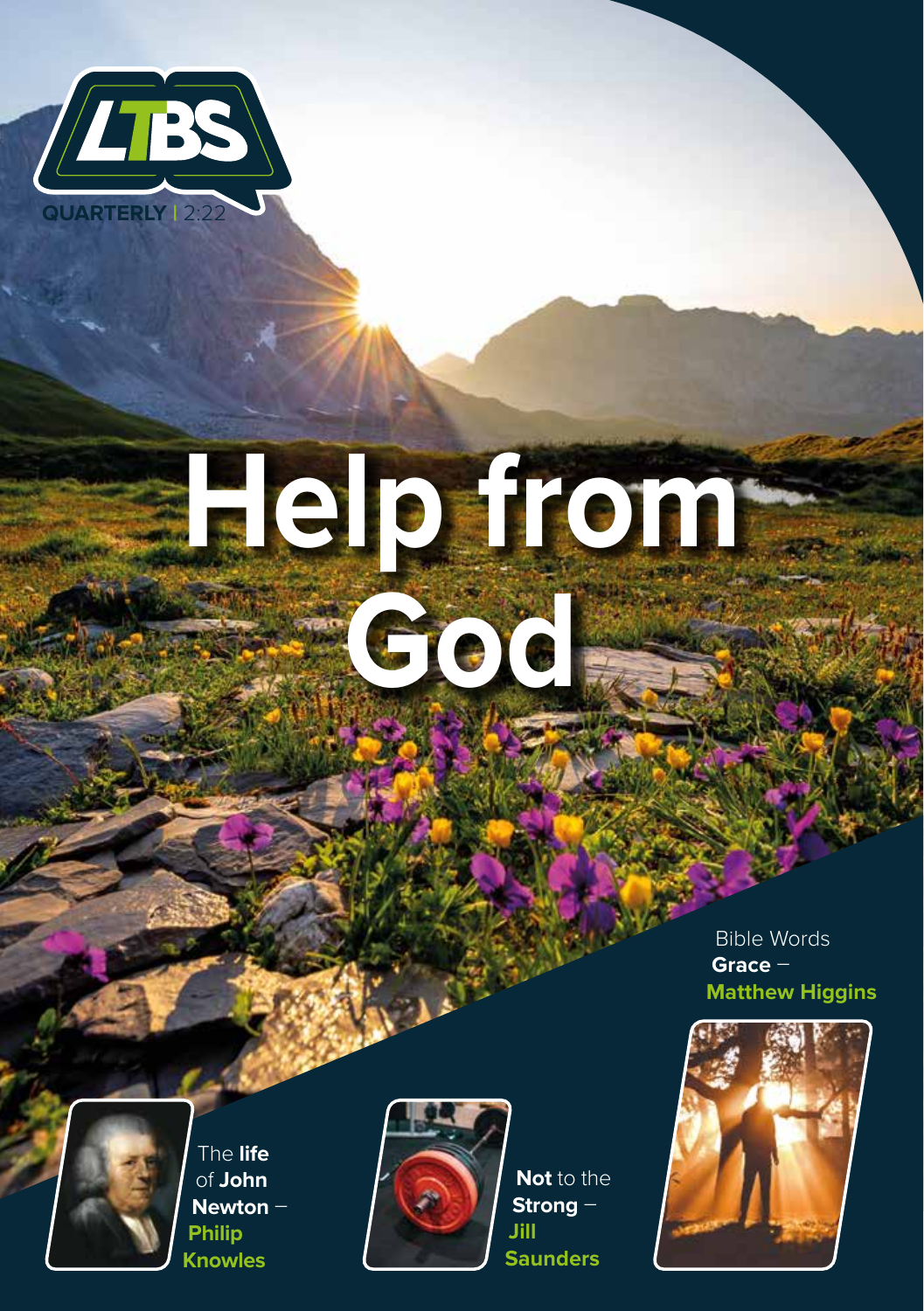### **Editorial**

#### **Making Plans**

Man, by nature, is very presumptuous. We often make plans for the future, presuming that we will live to see the planned day, have the health to fulfil it, and that circumstances will be favourable to facilitate our plans. Such a presumptuous spirit often neglects to seek God's leading and blessings as well as forgetting to pray, "Thy will be done" (Matthew 6:10).

I remember speaking to a lady some time ago whose adult daughter had experienced sudden sickness and was critically ill for some time. She related to me that the experience had changed her outlook on life. Now, rather than making many plans for future days, she lives from day to day, as the Lord permits.

It is not wrong to make plans or to look forward in anticipation to such preparations. But we are reminded in Scripture that such plans must be made with the attitude, "If the Lord will, we shall live, and do this, or that" (James 4:15).

There are, however, some things that we can fully be sure of, as they are revealed to us in the Word of God. Upon these things, we can certainly presume, and take heart, as we live from day to day.

#### **The Sovereignty of God**

CH Spurgeon wrote: "There is no attribute of God more comforting to His children than the doctrine of Divine Sovereignty. Under the most adverse circumstances, in the most severe troubles, they believe that Sovereignty hath ordained their afflictions, that Sovereignty overrules them, and that Sovereignty will sanctify them all. When you go through a trial, the sovereignty of God is the pillow upon which you lay your head."

The Lord is working His purposes out. We

often question our circumstances and wonder what exactly is going on. How precious to rest upon the fact that God has a plan and purpose for each of His children. How blessed to be able to sincerely pray the words: "Thy way, not mine, O God."

#### **The Knowledge of God**

The omniscience of God brings a further comfort to the Christian. He knows all that there is to know about us. He knows our faithfulness and our failures, our blessings, and our times of besetting. This truth should cause us to trust in, and seek by faith, the provision of the One of whom Paul wrote in Philippians 4:19: "But my God shall supply all your need according to his riches in glory by Christ Jesus."

#### **The Truth of God**

God has revealed Himself to mankind through His holy Word. While some societies seek to rewrite what is good and evil, God's Word abides forever and cannot be altered. As we live our lives in this world by the light of the God's Truth, we can be certain that God will be honoured and we will be blessed. The plans I have written in my diary may come to naught, but every word that God has given will be honoured and fulfilled.

Spurgeon: "Purposes, plans, and achievements of men may all disappear like yon cloud upon the mountain's summit; but, like the mountain itself, the things which are of God shall stand fast for ever and ever."

> **Ryan McKee** *is minister in Magherafelt Free Presbyterian Church and editor of LTBS.*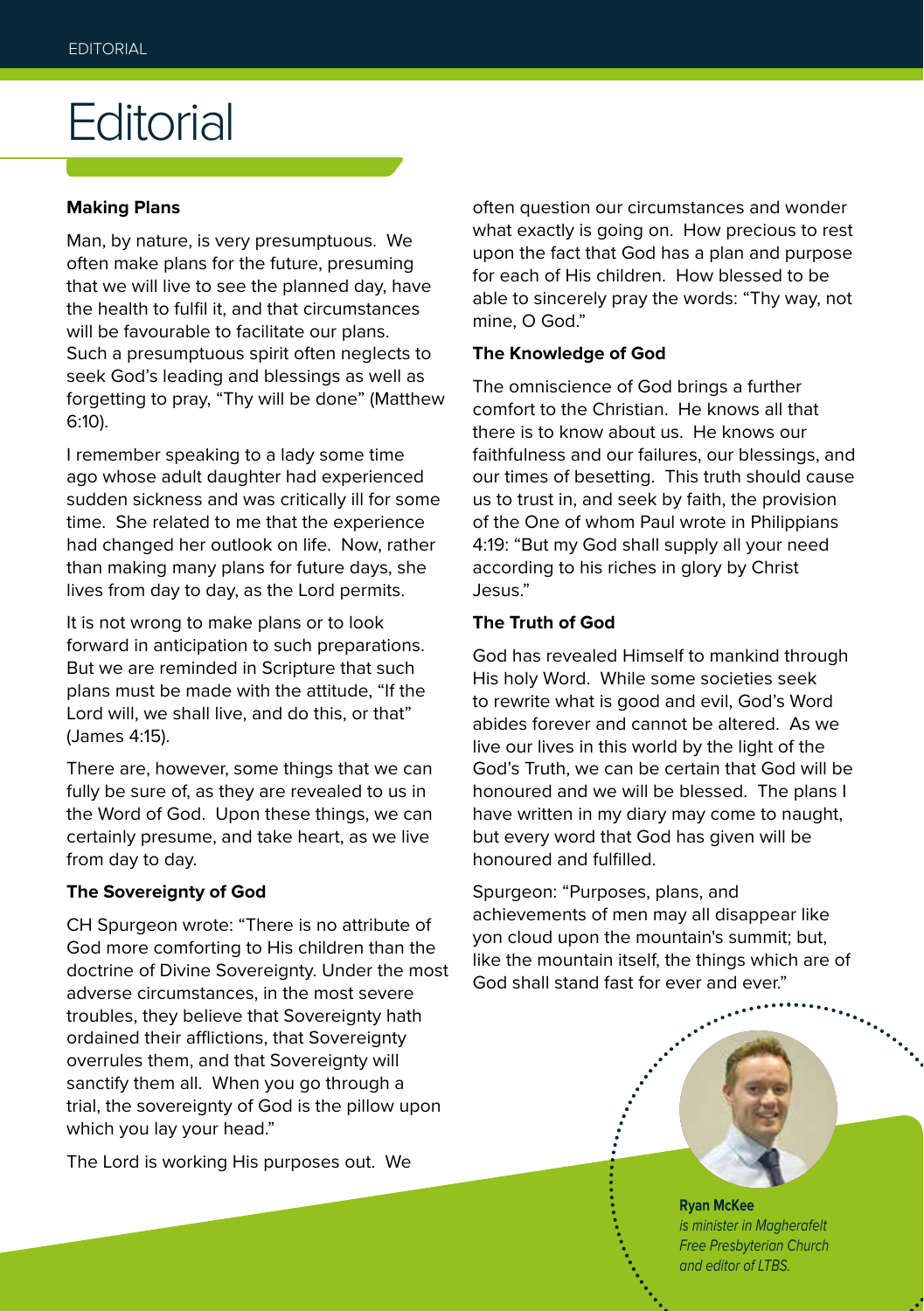



Publishing Data Published by Let the Bible Speak 11 Westland Avenue, Ballymoney, Northern Ireland, BT53 6PE Convener : Leslie Curran Editor : Ryan McKee Email : editor@ltbs.tv Editorial Assistant : Hazel Campbell Treasurer : Rev Andrew Patterson 61 Tandragee Rd Markethill BT60 1TQ

Design & layout : OasisDesign.co.uk Printed by JC Print Ltd. Email : info@jcprint.net

© 2022 by Let the Bible Speak Except for purely personal use, no copying of any description of any part of Let the Bible Speak Quarterly is permissible without written consent of the editor.

### **Help from God**

#### **CONTENTS**

- 02 **Editorial Making Plans** Ryan McKee
- 03 **Contents Page**
- 04 **News Page** Lesley Curran
- 05 **Accounts for 2021**
- 06 **Psalm 121:1-2 Help from God** Peter McIntyre
- 08 **Psalm 121:3-4 Sustained by God** Cairin Salt
- 1 0 **Psalm 121:5-6 Protected by God** Ray Carscadden
- 1 2 **Psalm 121:7-8 Preserved by God** Gordon Dane
- 1 4 **The Life of John Newton** Philip Knowles
- 1 6 **One Minute After You Die** Raymond McLernon
- 1 8 **Bible Words Grace**  Matthew Higgins
- 20 **Bible Book Overview 2 Chronicles**  John Woods
- 22 **Ladies' Devotional Not to the Strong**  Jill Saunders

Let the Bible Speak is the radio ministry of the Free Presbyterian Church worldwide. www.ltbs.tv, www.ltbsradio.com, www.freepres.org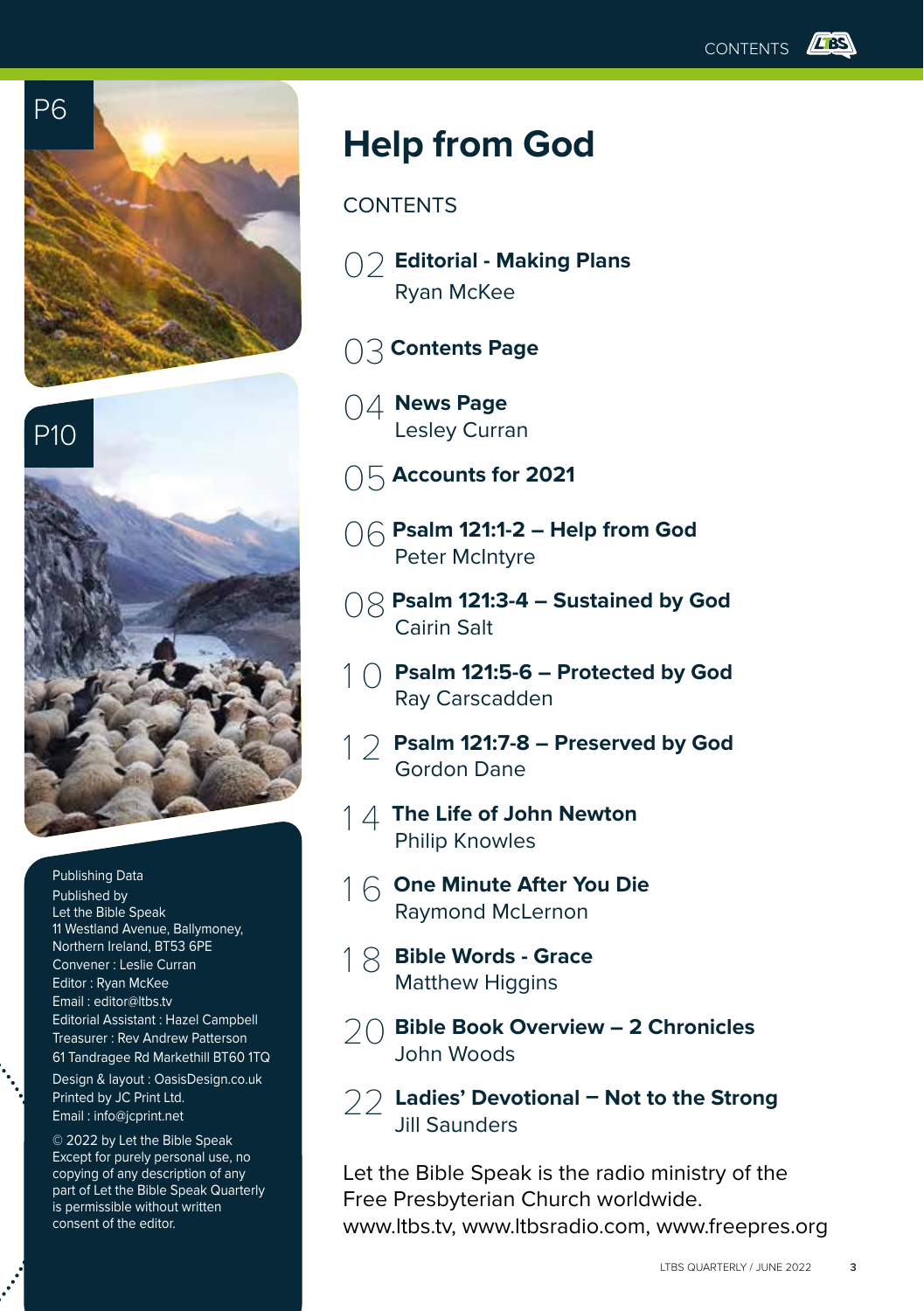### Nepal Radio Update

**And Station broadcasting**<br>
the Gospel to the<br>
entire Kathmandu Valley of station broadcasting the Gospel to the some five million people is now much closer to realisation. When initial registration was sought and granted, not unexpected difficulties arose. One objection was raised as to the location, and another was on the grounds that it would be a 'Christian' broadcasting station. Thankfully, the Lord overruled, and progress continued.

Suitable rental premises were acquired which would give space for a studio and installation of all necessary equipment. Assemblage work has been on-going along with programming preparation and scheduling.

When transmission begins, compliance with government rules means a trial broadcasting period of

up to four months.

Pray for the Lord's continuing help and guidance so that the station will be on-air with the Word sounding forth the message of Christ and Him crucified.

Report from Rev. Leslie Curran

*Programme Director of LTBS in Northern Ireland and Convener of the LTBS Committee*

### Change of **Editorial** Assistant

I has been my privilege, as<br>
editor since 2017, to work<br>
with Mary Christopher in<br>
her role as editorial assistant. t has been my privilege, as editor since 2017, to work with Mary Christopher in Mrs Christopher resides near Grand Rapids, Michigan, USA. She has worked diligently in proofreading the articles and magazines that have been produced over these years, as well as for many years before my involvement. I want to express my personal thanks to Mary for her labours

with the magazine. It is not an easy task, but she has

been diligent and accurate, resulting in a quality publication each quarter. The LTBS Committee also wish to express their thanks to Mary and wish her every blessing in future days.



Having considered the matter prayerfully, the LTBS Committee have approached and appointed Hazel Campbell as the new editorial assistant for the magazine. The committee and I welcome Mrs Campbell on board and trust that she will be blessed as she serves the Lord in this way. Hazel is a native of Co. Down, Northern Ireland.

Report from Rev. Ryan McKee *Editor of LTBS Magazine*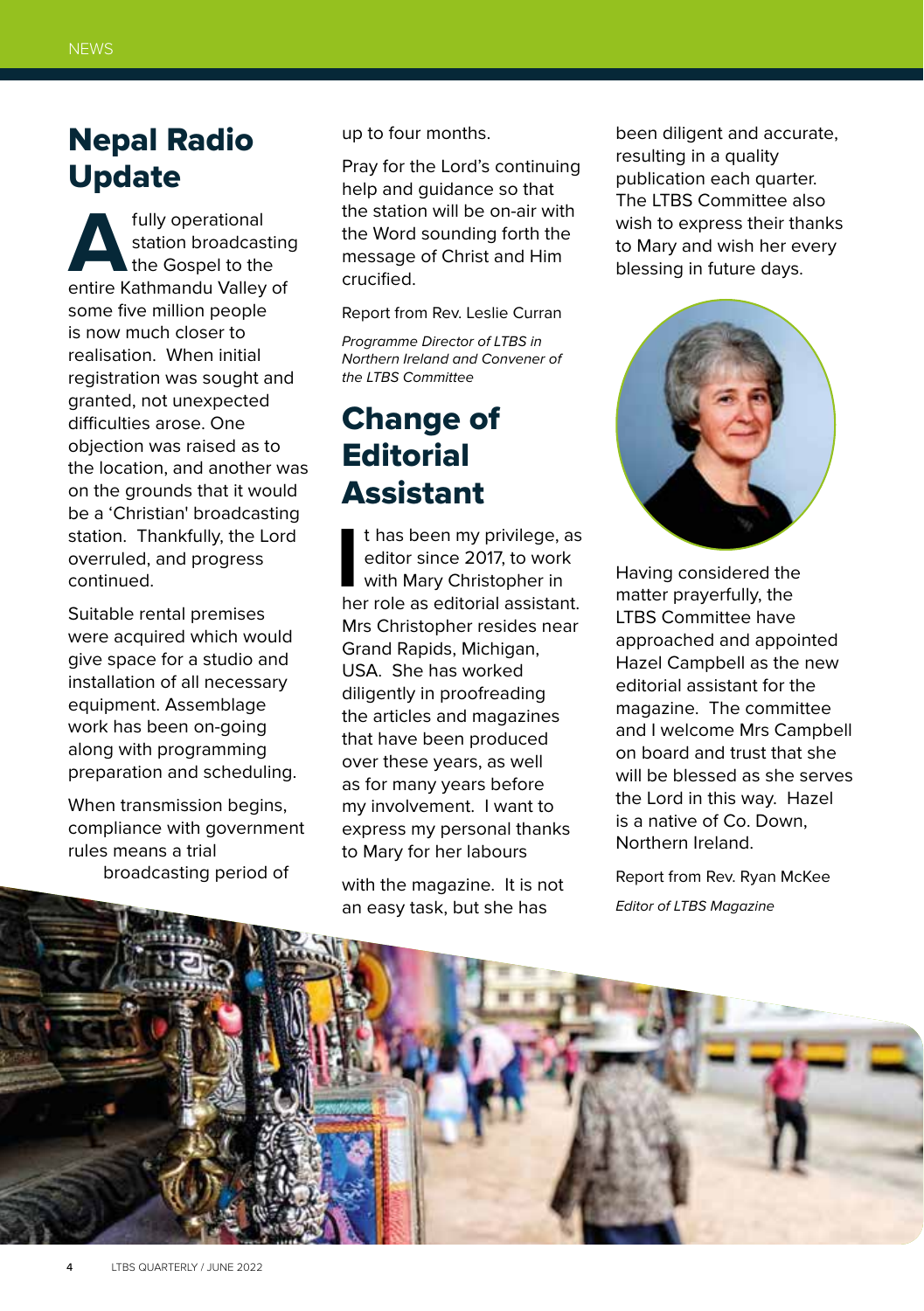| Income                               | £                  | <b>Expenditure</b>                        | £        |
|--------------------------------------|--------------------|-------------------------------------------|----------|
| Balance @ 01/01/21                   |                    | 310031.16 Purchases (CDs, etc)            | 0.00     |
| <b>Church Donations</b>              |                    | Africa, India, USA<br>54916.78 Broadcasts | 10527.26 |
| <b>Church Deputations</b>            | 21075.25           | London                                    | 12999.96 |
| <b>Church Donations (Broadcasts)</b> | 7334.35            | Irish Republic                            | 15629.23 |
| <b>Nepal LTBS Radio Ministry</b>     | 19004.37           | Nepal                                     | 20000.00 |
| <b>Bi-Monthly Covenant Donations</b> | 2119.54            | Kenya Radio                               | 1577.27  |
| <b>Gift Aid Donations</b>            | 26780.00           | Telephone & Broadband                     | 1880.79  |
| <b>Other Gifts</b>                   | 35721.59           | Stationery/Postage                        | 1768.27  |
| <b>Quarterly Magazine Gifts</b>      | 0.00               | Equipment & Maintenance                   | 359.95   |
| Sales-Calendars                      |                    | 3298.74 Insurance (Radio Station)         | 305.11   |
| Monthly CDs                          |                    | 115.63 Paypal                             | 147.80   |
| A New Beginning                      |                    | 25.00 LTBS Quarterly Magazine             | 7047.00  |
| Books/Literature                     |                    | 0.00 Xero Accounts Package                | 351.40   |
| T.V.                                 |                    | 0.00 Calendar                             | 1650.00  |
| <b>LTBS Studio Project</b>           |                    | 550.00 Rev. Curran-Wages & Expenses       | 33513.12 |
| Inland Revenue-Gift Aid              | 22736.02           | $-Tax & NIC$                              | 835.40   |
| <b>Interest</b>                      |                    | 2541.87 Bank Charges                      | 138.68   |
| Bequests & In Lieu of Flowers        |                    | 7575.00 T.V. Studio Project Expenses      | 28384.73 |
| <b>LTBS Retail Unit Sales</b>        | 40810.60 Gratuties |                                           | 2645.00  |
| Paye A/c                             |                    | 845.90 LTBS Retail Unit                   | 17500.37 |
| Postage                              | 14.99              | Paye A/c                                  | 908.70   |
| <b>Debtors Adjustment</b>            | 591.17             |                                           |          |

| Balance @ 31/12/21 | 398,006.92 |
|--------------------|------------|
|                    |            |

**...............** 

556,176.96 556,176.96

Treasurer's contact details: Rev. Andrew Patterson 61 Tandragee Road Markethill BT60 1TQ

#### **LTBS 2021 Accounts LTBS 2021 Church Contributions**

| Ballymena                                                 | £11,091.25 | England           | £1,630.00 |
|-----------------------------------------------------------|------------|-------------------|-----------|
| Randalstown                                               | £9,196.25  | Rasharkin         | £1,535.00 |
| Armagh                                                    | £6,900.00  | Londonderry       | £1,481.00 |
| Ballymoney                                                | £6,495.22  | Aughnacloy        | £1,170.00 |
| Cookstown                                                 | £6,280.00  | Mourne            | £1,099.00 |
| Tandragee                                                 | £6,250.00  | Lisburn           | £990.00   |
| Omagh                                                     | £5,622.70  | Newtownabbey      | £979.00   |
| Comber                                                    | £5,609.53  | Sixmilecross      | £935.00   |
| Martyrs Memorial                                          | £5,430.00  | Ballynahinch      | £800.00   |
| Portavogie                                                | £5,154.18  | Markethill        | £758.00   |
| Magherafelt                                               | £4,620.00  | Tyndale           | £750.00   |
| Moneyslane                                                | £4,593.84  | Newtownards       | £690.00   |
| Hillsborough                                              | £4,200.00  | John Knox         | £607.87   |
| Lurgan                                                    | £4,176.00  | Mulvin            | £600.00   |
| Banbridge                                                 | £3,932.00  | Annalong          | £525.00   |
| Portadown                                                 | £3,915.61  | Ardarragh         | £505.00   |
| <b>Clogher Valley</b>                                     | £3,750.00  | Antrim            | £500.00   |
| Dromore                                                   | £3,556.00  | Garvagh           | £476.25   |
| Coleraine                                                 | £3,450.00  | Crossgar          | £460.00   |
| <b>Mount Merrion</b>                                      | £2,607.50  | Larne             | £400.00   |
| Donaghdee                                                 | £2,525.00  | Gardenstown       | £350.00   |
| Enniskillen                                               | £2,508.00  | Mullaglass        | £350.00   |
| Carryduff                                                 | £2,450.00  | Cloughmills       | £345.00   |
| Bangor                                                    | £2,330.00  | Convoy            | £329.54   |
| Corragarry                                                | £2,233.11  | Gilford           | £300.00   |
| Dungannon                                                 | £2,140.00  | Kilskeery         | £275.00   |
| Scotland                                                  | £2,120.00  | Castlederg        | £250.00   |
| Sandown Road                                              | £2,026.00  | Ballymagerney     | £200.00   |
| Tullyvallen                                               | £2,025.00  | <b>Bushmills</b>  | £200.00   |
| Portglenone                                               | £1,800.00  | Singapore         | £200.00   |
| Kesh                                                      | £1,730.00  | Dunmurry          | £180.00   |
| Ballygowan                                                | £1,719.00  | Carrickfergus     | £160.00   |
|                                                           |            |                   |           |
| A sincere thank you to those                              |            | Australia         | £1,55.13  |
| who also gave anonymous<br>donations throughout the year. |            | Isle of Man       | £72.00    |
|                                                           |            | <b>Businesses</b> | £3,700.00 |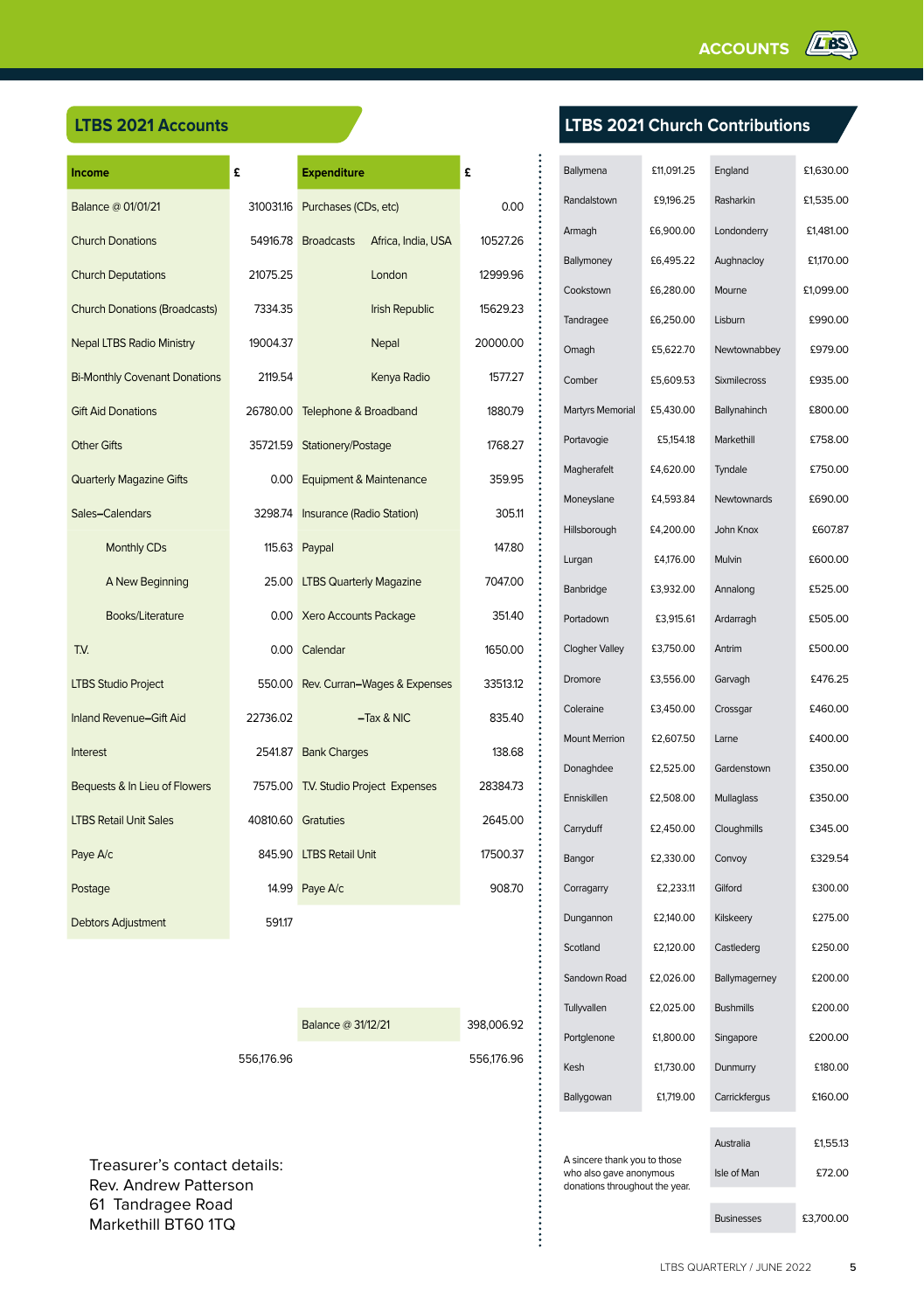### **Psalm 121:1-2 Help** from **God**



**"I will lift up mine eyes unto the hills, from whence cometh my help. My help cometh from the LORD, which made heaven and earth" (Psalm 121:1-2).** 

**A**<br> **A**number of years<br>
an elderly lady from an Irish<br>
an elderly lady from an Irish ago, while on a pastoral visit with Presbyterian background, I asked if I could read the Psalm 121 before offering prayer. Without hesitation, she began quoting the metrical version in a way that I have never forgotten:

- *I to the hills will lift mine eyes,*
- *From whence doth come mine aid.*
- *My safety cometh from the Lord,*

*Who heaven and earth hath made.*

That encounter was a neverto-be-forgotten reminder of the value of memorising, reciting, and singing psalms. Other songs and tunes will come and go but the words inspired by God endure forever, teaching, edifying,

and encouraging, as long as life will last.

The 121st belongs to the section of the Psalter known as the 'The Songs of Degrees' or 'The Songs of Ascent'. Written in the period after Solomon's fabulous temple was erected, they captured the spirit of the pilgrims as they approached Jerusalem for worship. As they came from different parts of the country, they travelled upward to Jerusalem, with the temple occupying the highest point in the skyline.

Tradition records that as they ascended, they chanted these spiritual songs in much the same way as Chaucer's Canterbury Pilgrims told stories to break the monotony of the journey. These were not idle tales though, that the ancient pilgrims recited; these were the songs of Zion.

In a future day, the Babylonians would plead with the weeping Jews to sing the songs of Zion, but they could not, preferring to

hang their harps upon the willows. That dark day had not yet arrived. These were times of light, of hope, and optimism. As they climbed the hill, drawing closer to the gates of the Holy City for one of the great gatherings known as feasts (Passover, Pentecost or Tabernacles) their chants grew louder and more earnest; they were coming to the place where God's honour dwelt. They lifted their eyes, and with swelling hearts, they approached Jerusalem:

*Other songs and tunes will come and go but the words inspired by God endure forever, teaching, edifying, and encouraging, as long as life will last.*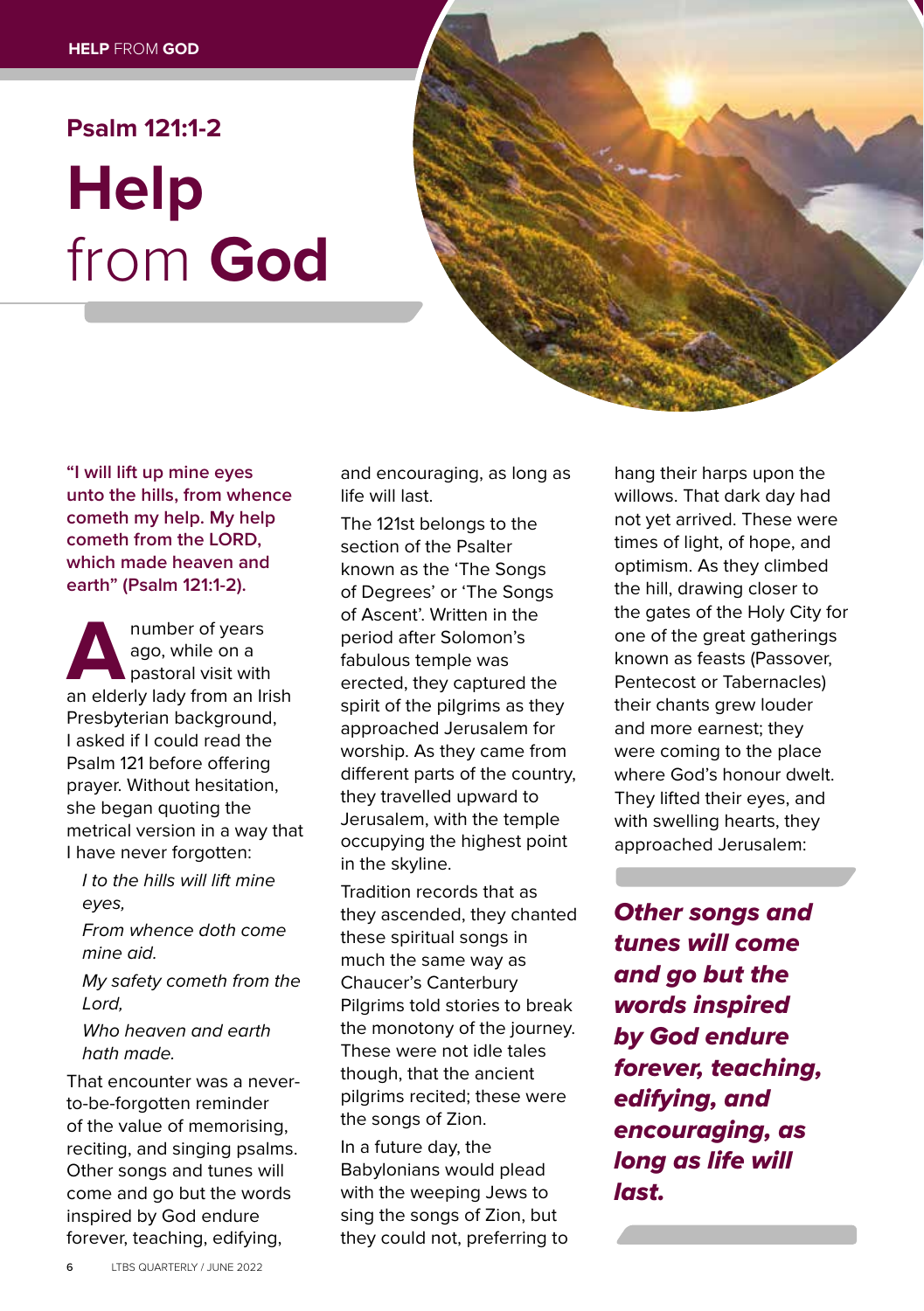**LES** 

"I will lift up mine eyes unto the hills, from whence cometh my help. My help cometh from the LORD, which made heaven and earth."

They acknowledged the person in whom their help was found.

Employing the holy and reverent name, "Jehovah", they viewed Him as the covenant-keeping God of Israel, first revealed to Moses at the burning bush. This is the God who does not change, who is the eternal "I AM".

In their ascent to the sanctuary these pilgrims also recognised the power of the one who was their help.

In the natural realm, some are unfaithful due to a lack of honour, while others are hindered by a lack of strength or resources. Our God has no such restraint placed upon His person because He is the one who made the heaven and earth. With very few words, the pilgrims articulated the ability of this helping God.

The vastness of this universe, of which we are such a small speck, is but a reflection of the immensity and infinity of God. Looking into the night sky on a clear night, we view the band of light, which is the Milky Way. The stars of our home galaxy are known to number billions. This band of light is held together in a spiral formation

by what appears to be the gravitational pull of a black hole in the heart of the galaxy. In one little section of this myriad of stars, planets, comets, and asteroids is our solar system, with one planet in which life is found.

Earth is a place to which Jesus Christ came to redeem His fallen creatures – a place of wondrous beauty set in the majestic canvas of the Universe, but marred by a mutinous humanity, which God loves like nothing else. It is a place He made to help.

This entire galaxy and universe, which reflects the glory of God, was erected for humanity, the crown of that creation – a creature made just a little lower than the angels.

*Every problem and fear pales into insignificance in the light of who He is and what He can do – the maker of heaven and earth.* 

Yet, we look beyond the Milky Way to other galaxies' constellations, other solar systems – a vast expanse with seemingly limitless boundaries, but the God who made it all, is bigger still. And still, we are humbled that somewhere in this vastness,

He made a home for a people to love and help.

And He is our God; He is our help.

Every problem and fear pales into insignificance in the light of who He is and what He can do – the maker of heaven and earth.

Is He your God today? This world was graced by Christ's presence, yet He came for you, to save you. Does that same presence fill your soul; are you resting in the peace that flows from the love of God in Christ? He is our only help – one worth trusting. Only then, can the weary, sinning, broken person find rest; only then can the hungry, needy soul be satisfied, and experience what the Creator designed us for – His glory.



**Peter McIntryre** *is minister of Clogher Valley Free Presbyterian Church, Northern Ireland.*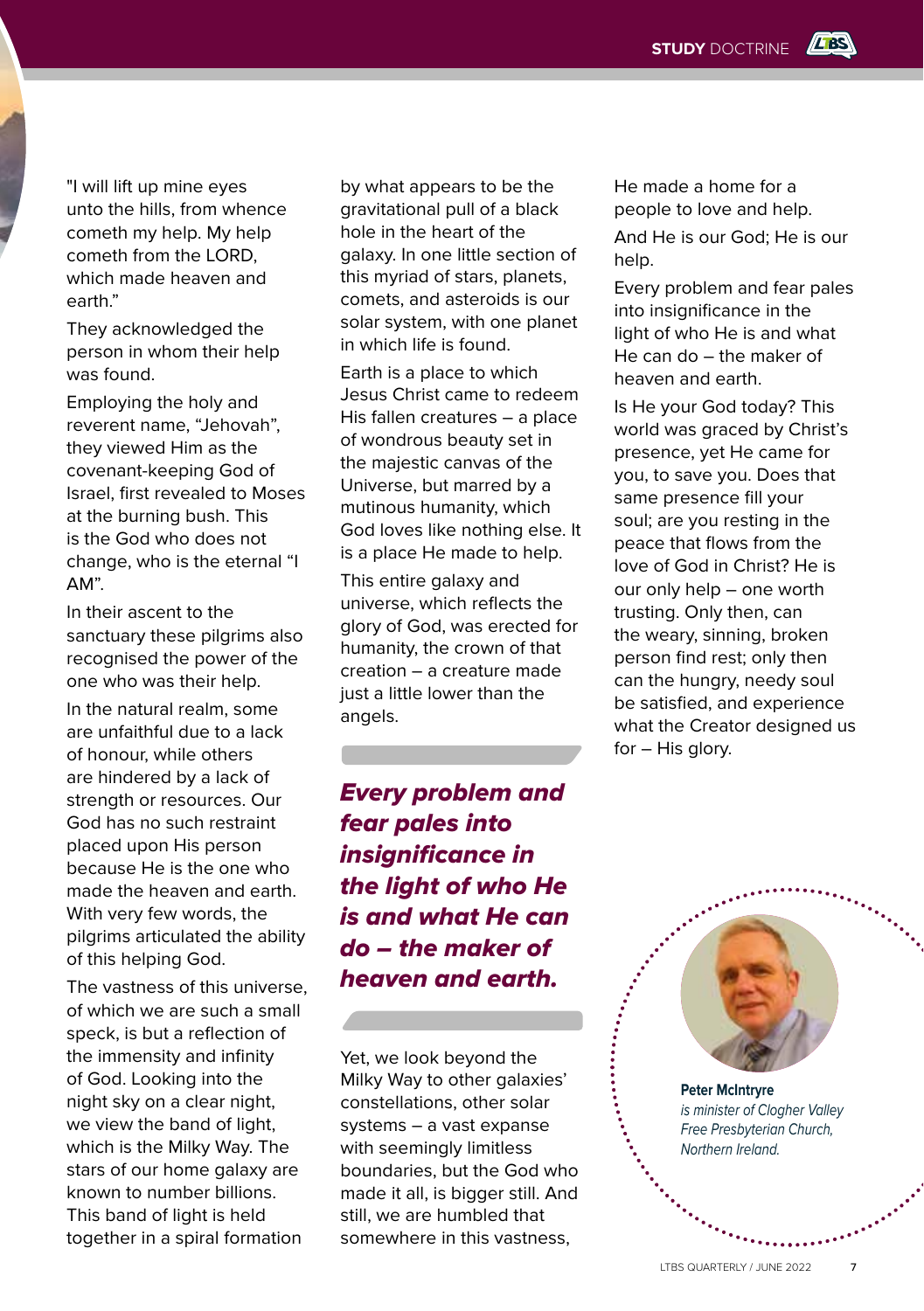### **Psalm 121:3-4 Sustained** by **God**

**Countless thousands**<br>
of Christians have<br>
been consoled in<br>
seasons of trouble in periods of Christians have been consoled in of uncertainty, and in sickness, by Psalm 121, verses 3 and 4.

The word 'keepeth,' appears in both verses and has several shades of meaning, including TO PRESERVE, TO OBSERVE, TO GUARD.

#### **God sustains His people preserving them as Sovereign**

Kings ought to purpose in their hearts to provide care and assistance for their subjects. The Bible demonstrates again and again how this is evidenced in God sustaining His people.

#### **IN DANGER**

In 2 Chronicles chapter 13, King Abijah who was a godly king who sought to honour God in good days and in bad, found himself surrounded, hemmed in, by his enemies (13:14). In all likelihood, some in Abijah's army were losing heart and there did not appear to be any way of deliverance. However, they "cried unto the LORD" (v14) and He, as their Sovereign, delivered them (see verse 18).

#### **IN DOUBT**

In 2 Chronicles 14 and 15 Asa got off to a wonderful

beginning as king. He was prayerful, careful, forwardthinking, and an encourager. He experienced considerable victory for quite a while. Then, in chapter 16, for some reason, doubt came! In the face of new challenge, Asa did not look to his Sovereign who had never failed him; in his doubting he turned for assistance to Benhadad: this was Asa's undoing. He is reprimanded by Hanani in verse 7, and reminded of his folly, and what doubt cost him.

#### **IN DESPAIR**

One of the most miserable disciple scenes in Luke's Gospel is recorded in 22:54: "Peter followed afar off." Peter went on to deny the Lord; then bitterness and despair filled his heart. He may well have felt that his days of usefulness were over, as far as serving Christ was concerned.

#### All was not lost!

In Mark Ch 16, when the two Marys were told that Christ had risen, they were to tell His disciples "and Peter" (v 7). God saw to it, that Peter was reminded that Divine Love is unchanging.

In Luke 22:61, "the Lord turned, and looked upon Peter." This 'looking' was dealing with Peter's heart; he then remembered what the Lord had told him about his denials. Peter, who sometimes seemed too sure of himself, learned that only God could sustain him, and in future days, would sustain him.

Whether in Abijah's danger, Asa's doubt, or Peter's despair, it was God who could 'keep'/ 'preserve'.

When you and I feel that we are in unique circumstances, let's remember, whatever they are, our Sovereign can sustain us.

#### **God sustains His people compassionately as their Shepherd**

Sheep are quite vulnerable creatures. The shepherd can feed them sufficiently, yet wandering, weak, and with a will of their own, rightly describes them. Our Shepherd has given us His Word to provide us with 'food sufficient,' yet, being known as 'sheep', is a title not lost on us. How vulnerable we can be!

In any deviations into 'worldly ways' our weakness constantly surprises us. Our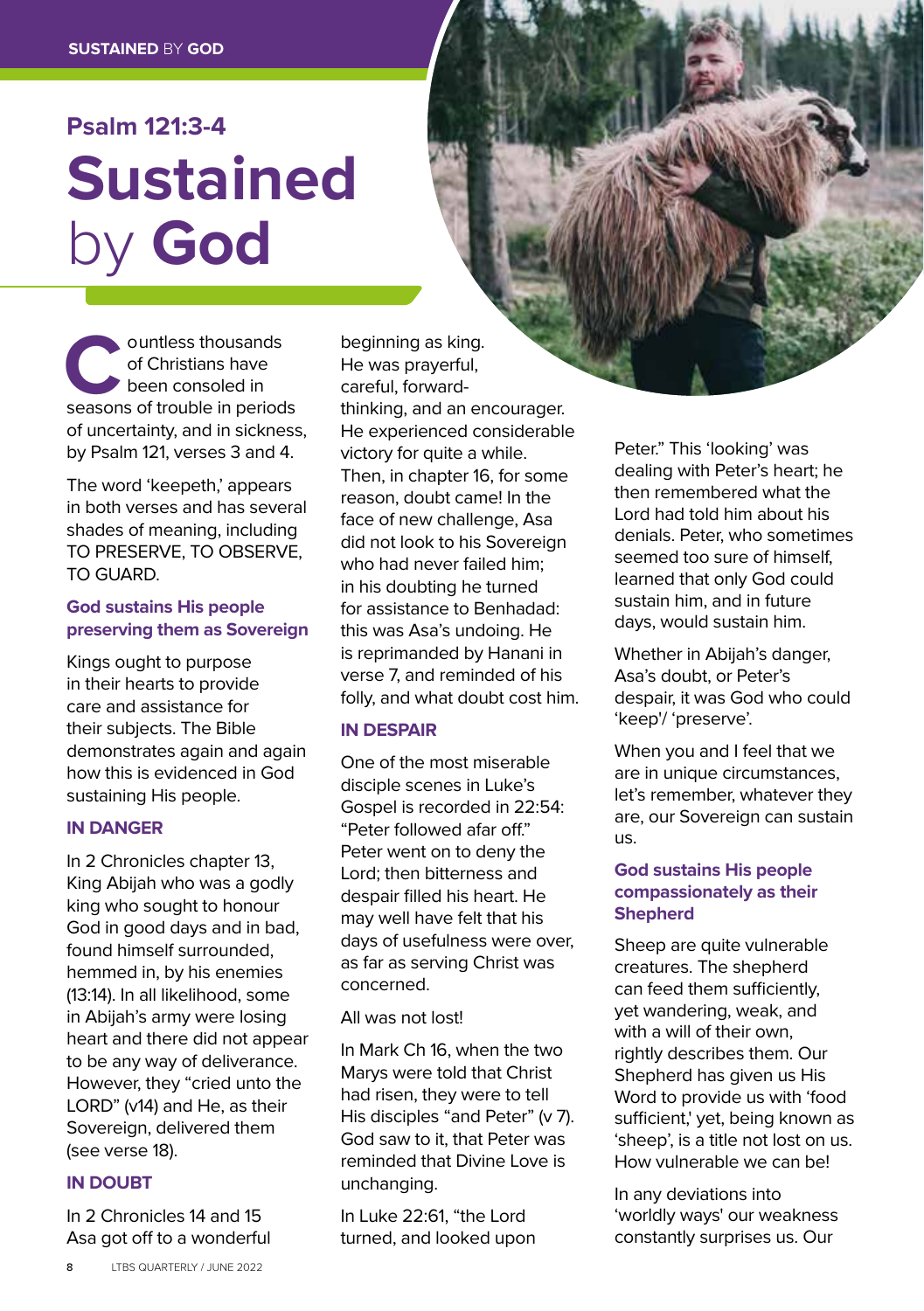wandering seems, at times, to come to us unnoticed. In the end, our human nature can be very self-willed.

Sheep, who stray, usually end up shaken, and sometimes hurt! Despite this, they are still sheep, and their shepherd will go searching for them. Sheep are also poor navigators, so he guides them safely to appropriate pastures.

Many calls come your way and mine, seeking to entice us to stop following our Shepherd. There is often great disappointment and heartache if we yield; this requires us to check our hearts, regularly!

The Lord, who is compassionate towards His sheep, can guard and keep us sustained, if we stay close to Him.

If we are reading His Word, fellowshipping with His people at church, listening with a teachable spirit to the under shepherd, not only will we be sustained, but we will also be joyful! If some reader has been searching for sustenance elsewhere, now is the time to get back to fellowship with the Lord. Don't waste another day feeding on the husks of the world.

Christian, you do not belong at the world's broken cisterns or swine troughs. The Good Shepherd loved you and can provide the best for you.

#### **God sustains His people providentially as their supervisor**

John had served the Lord and helped the witness at Ephesus; then he was exiled to the Isle of Patmos by

Domitian, the Roman Emperor (Revelation 1).

This was a big change as far as fellowship, opportunity, and happiness was concerned! Or was it? In Revelation 1:9, John recognised he was there in God's Providence. He lost nothing by being there, but rather continued to serve the Lord from a full heart.

It is vital to seek the Lord's guidance and He then sustains us in His providential dealing with us. Whether Ephesus or Patmos, His faithfulness does not change.

I am fairly certain that as Joseph lay in a cold Egyptian prison, he at least momentarily wondered what was going on. He had lived honestly and honourably yet, at times, it seemed like people were queuing up to wrong him. He later told his brothers: "God did send me before you." Joseph experienced God's supervision in all his serving. Ultimately, he was vindicated and was a blessing to many.

Maybe there is a person reading, and at this point in your life you are confused; you don't really understand what is happening. You are a person of integrity, and you love the Lord. Remember John and Joseph: they were walking with God, as well. God's providence is reliable and, as your supervisor, He will not lead you, then leave you.

Remember, reader, He is never indifferent to our need, and He never wavers in helping us.

In the Gospel of Mark chapter 6, John the Baptist seemed

deserted. Influential Herodias was scheming and seeking to have John killed, yet God had a purpose in John's experience.

Herod did not have much by way of honourable principle, nor a tendency to acts of goodness, yet 6:20 tells us he "observed" John.

The word 'observed', here, means 'kept out of harm's way'! Eventually, John was martyred, but not until God had fulfilled His divine purpose regarding him.

Note that whether it was John on Patmos, Joseph going through a harsh, unjust experience, almost since he left his father's farm. to seek the welfare of his wicked brethren, or the Baptist appearing before Herod, the Lord, as Supervisor, kept or 'observed' them where they were, so that the Divine Purpose might be fulfilled.

You and I can look to Him today, with confidence – the one who sustains His work and His workers.

He never slumbers.

**Cairin Salt**  *is minister of Aghalee Free Presbyterian Church, Northern Ireland.*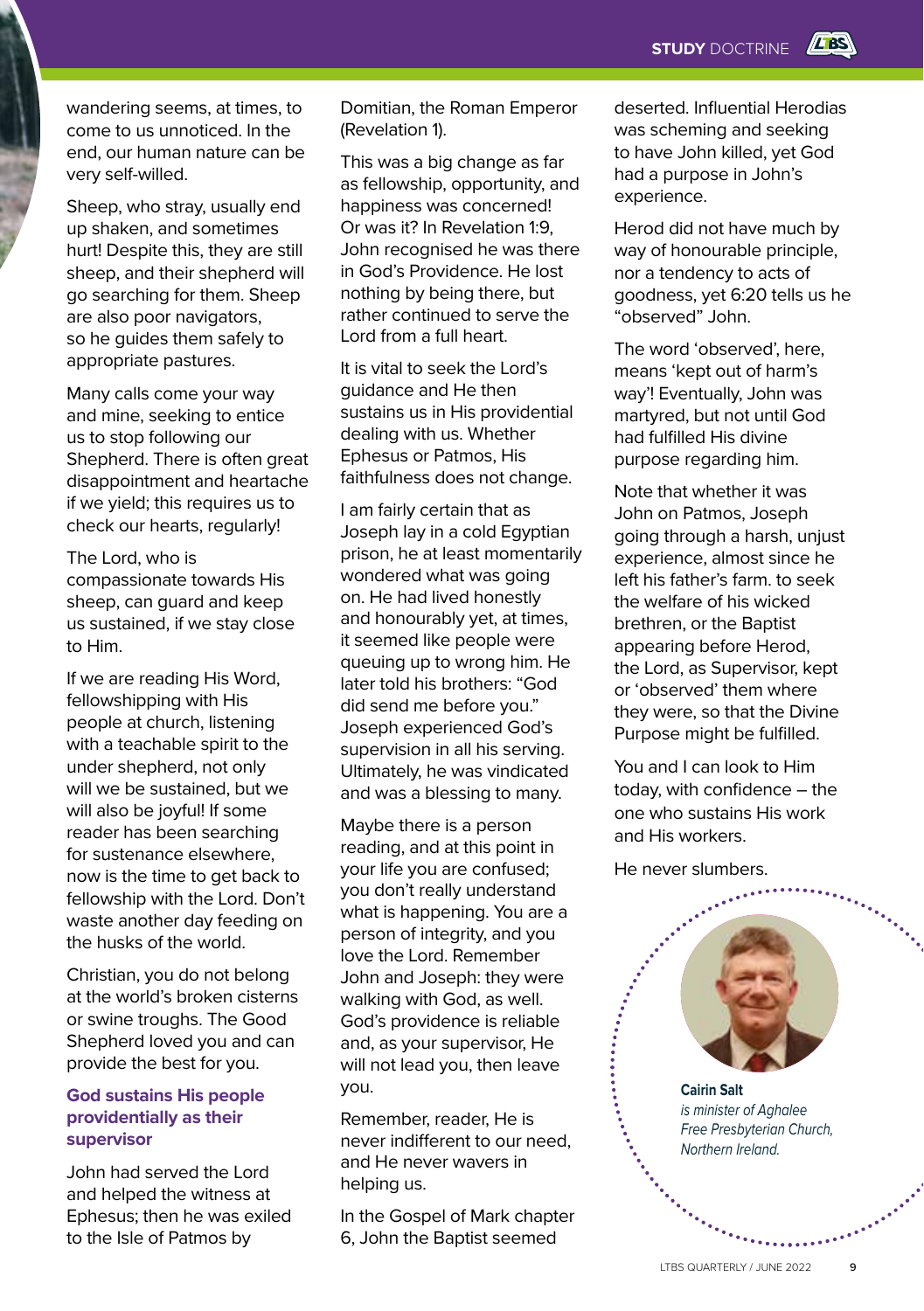## **Psalm 121:5-6 Protected**  by **God**



n the wonderful hymn, *Amazing Grace*, we have the words:

**I** *Through many dangers, toils and snares*

*I have already come;*

*'Tis grace has brought me safe thus far,*

*And grace will lead me home.*

This hymn is obviously about the amazing grace of God, and the focus of this verse is the amazing grace of the protection of God. John Newton, in these words, testified of that protection that he had known, and was going to trust, until called home to glory. And what he and every other Christian can testify to, is declared in verses 5 and 6 of psalm 121.

Psalm 121:5 – "The LORD is thy keeper: the LORD is thy shade upon thy right hand."

Psalm 121:6 – "The sun shall not smite thee by day, nor the moon by night."

Psalm 121 verse 5 speaks of the Lord as our keeper.

This speaks of the Lord as our protector. We are taught much about being protected by God through this statement and that which follows in the remainder of verse 5 and verse 6.

In considering these verses, and thus being protected by God, it is worth noting **the promise.** 

### *We can be sure of God's protection because He is present with us.*

The words of these verses are not words of possibility, but they are words of promise. It does not say, "The LORD may be thy keeper" or "the LORD may be thy shade", but, with certainty and assurance, it is declared, "the LORD is thy keeper" and "the LORD is thy shade". Both these phrases promise the Lord's protection to those who are His, through the

Lord Jesus Christ. God's Word is full of promises for the Child of God. We must learn to trust them all; we can trust them all; we can trust the promise of God's protection.

Looking further at verses 5 and 6, and considering the protection of God, we can also note **His presence.** In verse 5, the statement is made that, "the Lord is thy shade upon thy right hand." This brings to our attention God's protection through His presence with us at our right hand. He walks with us; He communes with us; He teaches, and He protects us. He is the shade upon our right hand. He is "as the shadow of a great rock in a weary land" (Isaiah 32:2). We can be sure of God's protection because He is present with us. It must be noted that the presence of God is only made possible by the atoning work of Jesus Christ. The Lord will only be present with those who have been reconciled to Him through the blood of His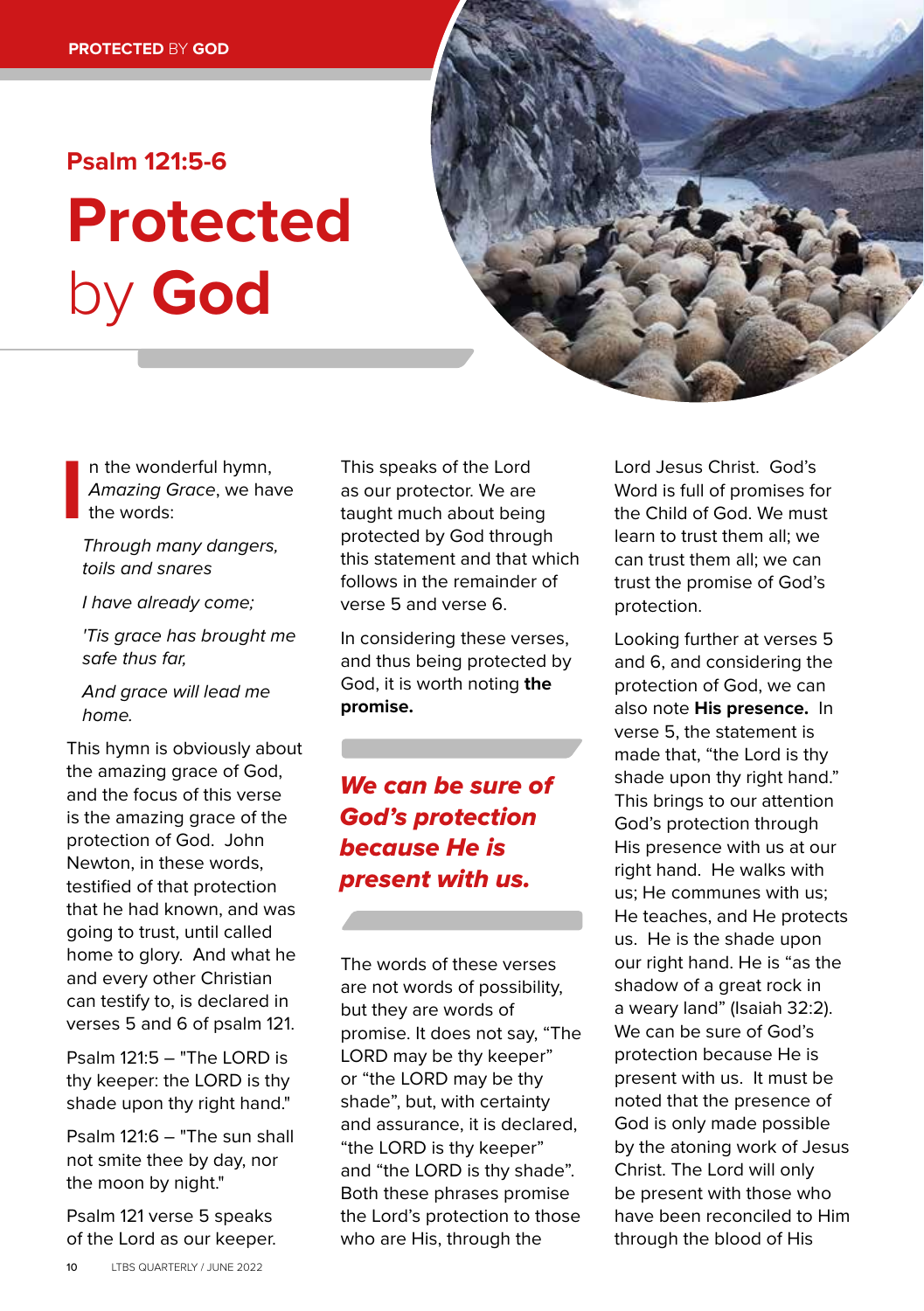Son. How precious it is to know that the Lord is at our side, whispering in our ear, "For I the LORD thy God will hold thy right hand, saying unto thee, Fear not; I will help thee" (Isa 41:13).

We are protected by God. This protection is promised, and it is secured by the Lord's presence. As we would consider such protection, we can also rejoice in **its permanence.** Our God is not a part-time protector. Our Lord's protection of us is permanent. There is not a time when the child of God is not protected by Him. This is a fact clearly brought forth in verse 6 of Psalm 121. By day and by night we are protected by God. As Newton said, "Grace hath brought me safe thus far, and grace will lead me home." God's protection is unfailing, and it is unending in our journey through this life to our home above. It was the great evangelist, George Whitefield, who said, "We are immortal until our work on earth is done." While we are not to be reckless with the life that the Lord has given us, what a truth it is, that God preserves and protects us until that appointed day.

God's protection of us is permanent; there is never a time that we should doubt it. Verse 6 presents two extremes – the day and the night. Whatever the

circumstance, let us rest in the fact that we are protected by God.

*While we are not to be reckless with the life that the Lord has given us, what a truth it is, that God preserves and protects us until that appointed day.*

It should be of immense comfort to us that we feeble creatures are protected by the Almighty Creator. He has promised us protection. He is present to protect us, and that protection is permanent. However, the question must be asked: what is it we are to be protected from? We must consider **the particulars** of this protection. As Bible commentator, Matthew Henry, put it: "It is the spiritual life, especially, that God will take under His protection." It is the protection of the spiritual life that should matter most to this question. Some would look at these verses and try and promote the idea of guaranteed health and prosperity, however, we know from experience, that we all, at times, must suffer, and hurt can come our way. But what is guaranteed

by the protection of God, is protection of that which is spiritual. There is much that could be said of this protection, for example, the Lord protects us from temptation and sin by always providing a way of escape for us (1 Corinthians 10:13). Even just from this one example, we see how essential it is that we are protected by God. How hopeless we are without His protection. Yet, with His protection we can have victory over temptation and sin. Oh, how important it is that we are protected by God!



**Ray Carscadden** *is minister of Coragarry Free Presbyterian Church, Ireland.*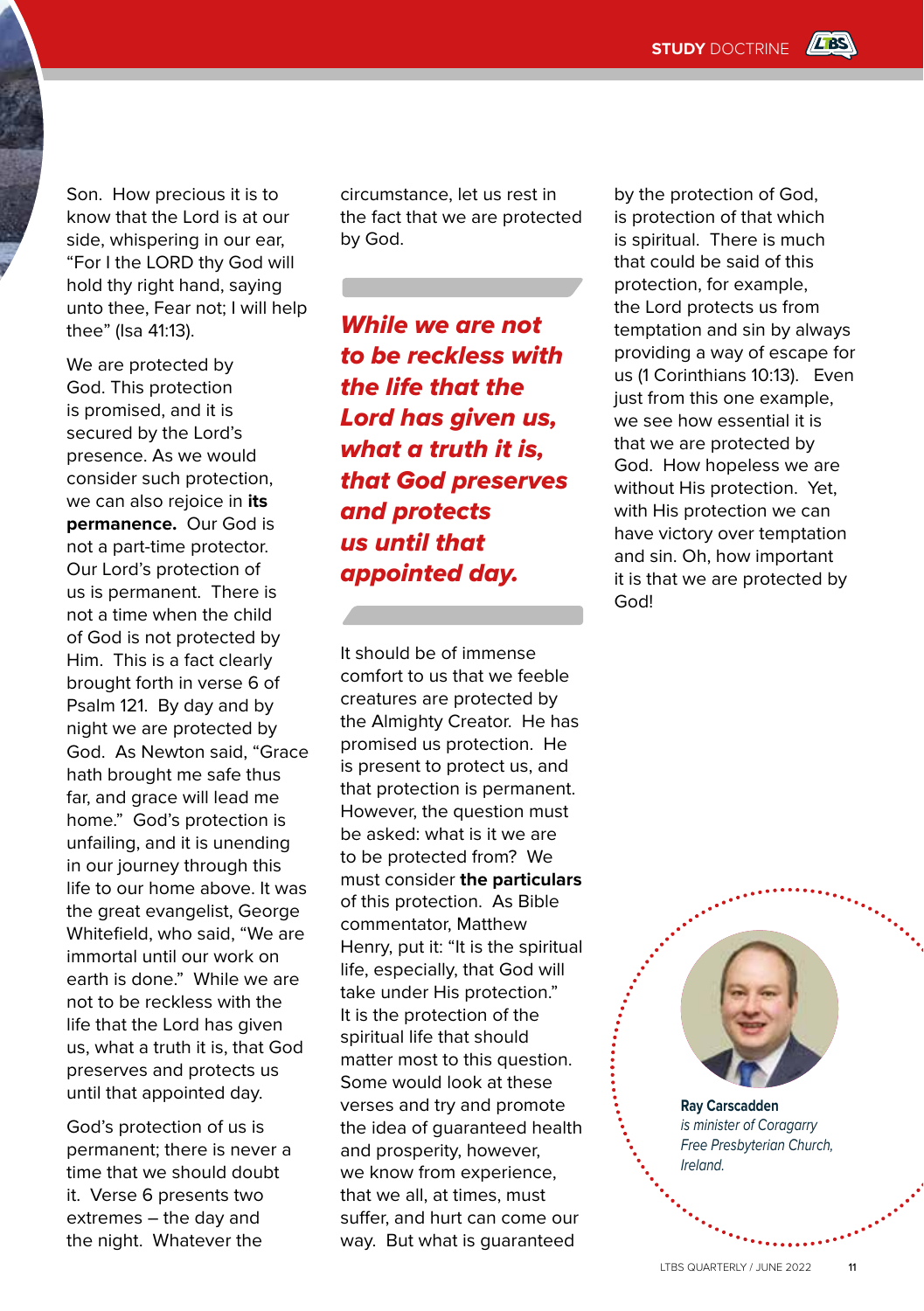### **Psalm 121:7-8 Preserved** by **God**

In the two last verses<br>
of Psalm 121, the work<br>
"preserve" is used th<br>
times. What makes this n the two last verses of Psalm 121, the word "preserve" is used three occurrence significant, is that the Hebrew grammar has no superlative; the way the superlative (meaning most or greatest) is expressed in Hebrew, is by repeating a word three times, e.g., "Holy, holy, holy, is the LORD of hosts" (Isaiah 6:3), meaning that the LORD is not only holy, but beyond most Holy. Thus, through the Psalmist, God here, in Psalm 121, is strongly emphasizing that He is preserving us in a supreme fashion.

Every day, we go out and we come in. We go to work, we go to school, we go shopping and different places, but we go without an assurance that we will return to our homes safely. Whatever we do, we really do not know what the future is, and we do not even know if we will still be alive for the next few minutes or hours. These verses remind us that God promises to watch over our comings and our goings now and

forevermore. This, literally, applies to the time that we will go out to work or for school or for anything. Let us examine that principle more closely.

Firstly, the Psalmist says that God *will preserve from evil* – in fact, he says that God will "preserve thee from all evil" – not some evil, not the occasional evil, but ALL evil. It does not matter what nature the evil is, how strong it is, or how many times it crosses our paths. And it does not matter whether it is the evil that exists within us or the evil that is without.

First, the Lord will help us overcome evil within. Notice this promise from Jude 24: "Now unto him that is able to keep you from falling, and to present you faultless before the presence of his glory with exceeding joy."

But the Lord also indicates that He will preserve us from evil without. The Lord taught us to pray, "And lead us not into temptation, but deliver us from evil" (Matthew 6:13). That evil

can come from antagonism of the world against godly things, and it can come to us in the form of satanic attack. It can also come from sickness or persecution and many more things. The Lord has promised that He will preserve us from these.

Perhaps you say, "But wait a minute; this is a staggering promise. Are we to really believe that no harm will ever befall the believer? God's people have suffered, been enslaved, imprisoned, and killed in numbers."

Could it be that the Lord has failed? Indeed, other passages in the Word of God bear witness to the reality that God's people can suffer harm.

So, what does this mean? Well, it is completely true that the Lord preserves us from all evil. It just depends on the sense of the word "preserve." The Hebrew verb used here can also mean "guard, watch, or keep." Moreover, there is a future sense to this word as well as a present sense. Therefore, we rightly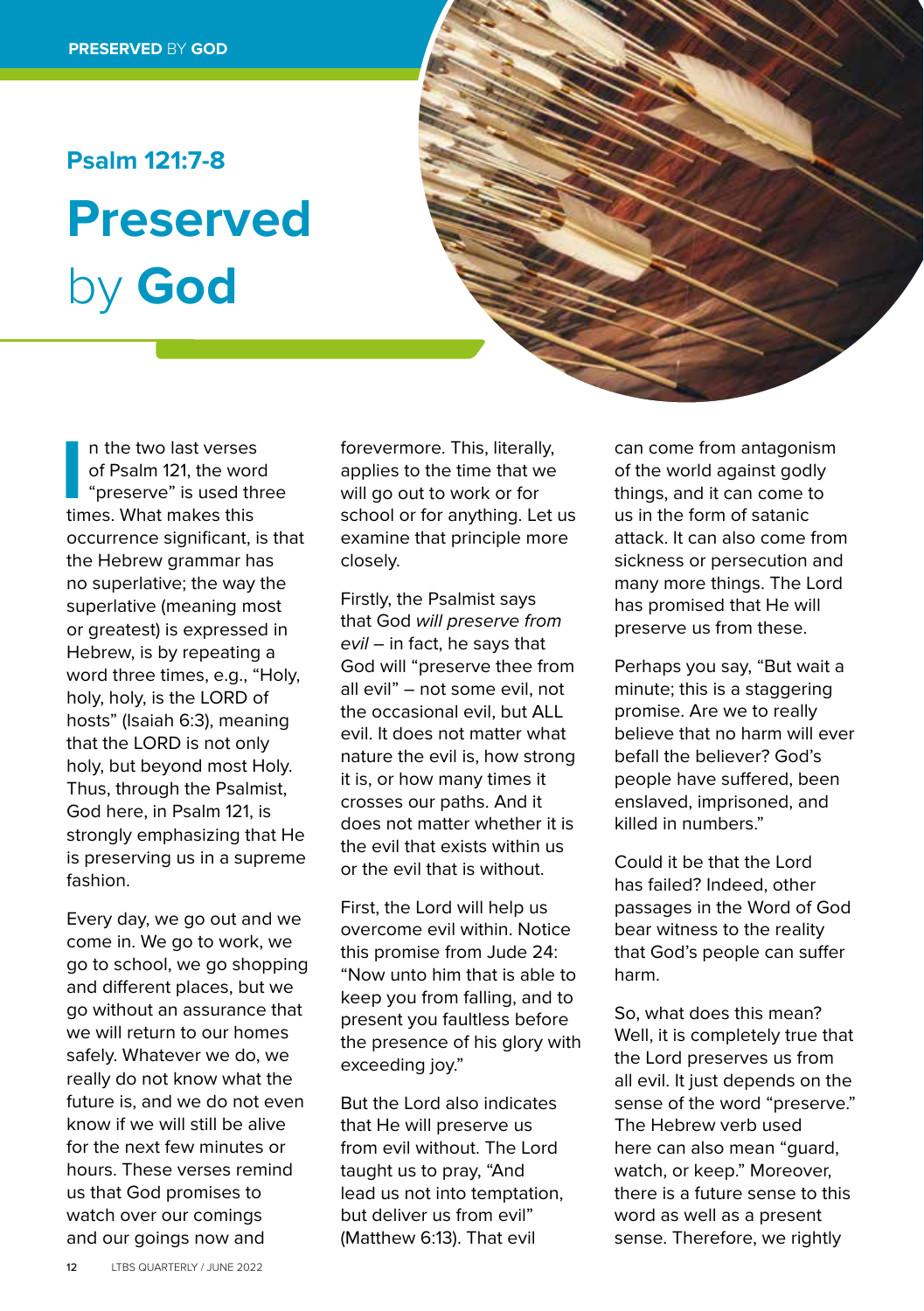understand that at every moment, God is watching over us. God is with us, caring for us, even in times of hardship and suffering. God is keeping us, even though we are experiencing difficulties. Furthermore, God will ultimately take away from us all suffering and sorrow. As Psalm 71:20 affirms: "Thou, which hast shewed me great and sore troubles, shalt quicken me again, and shalt bring me up again from the depths of the earth."

We realise that nothing in heaven or on earth can take away the life we have in Christ. This is how goodness and mercy can follow us even though we walk through the valley of the shadow of death.

But secondly, the Psalmist affirms that God preserves

*We realise that nothing in heaven or on earth can take away the life we have in Christ. This is how goodness and mercy can follow us even though we walk through the valley of the shadow of death.* 

in every episode. He says, "The LORD shall preserve thy going out and thy coming in" (Psalm 121:8). This is one of the verses that devout Jews recite when they leave or enter their homes.

Have you noticed that it's usually the changes in life that trip us up? Once we are safe in our routines, things usually go pretty smoothly, but it's the in-between times – the commute; the move; the change of jobs; the change of health; the change of relationships – that we usually struggle in.

David prayed to the Lord in Psalm 139:2-3: "Thou knowest my downsitting and mine uprising, thou understandest my thought afar off. Thou compassest my path and my lying down, and art acquainted with all my ways." This is another example of the Hebrew language using a pair of opposites to express totality – your comings and goings and everything in between. So, it's not just referring to the transitions in life; God watches over all the inbetweens as well. You are safe because God is with you in every episode of life.

Thirdly, the Psalmist affirms that God preserves for eternity.

 He watches over you "from this time forth, and even for evermore" (v8). God is watching over you *God is watching over you now, and he will continue to watch over you forever.* 

now, and he will continue to watch over you forever. Both of those promises are wonderful! If you had to choose one or the other, which would you choose? Now? Or for evermore? It's a tough choice. But, praise God, you don't have to choose. They are both true for the believer in Christ!



**Gordon Dane** *is minister of Crossgar Free Presbyterian Church, Northern Ireland.*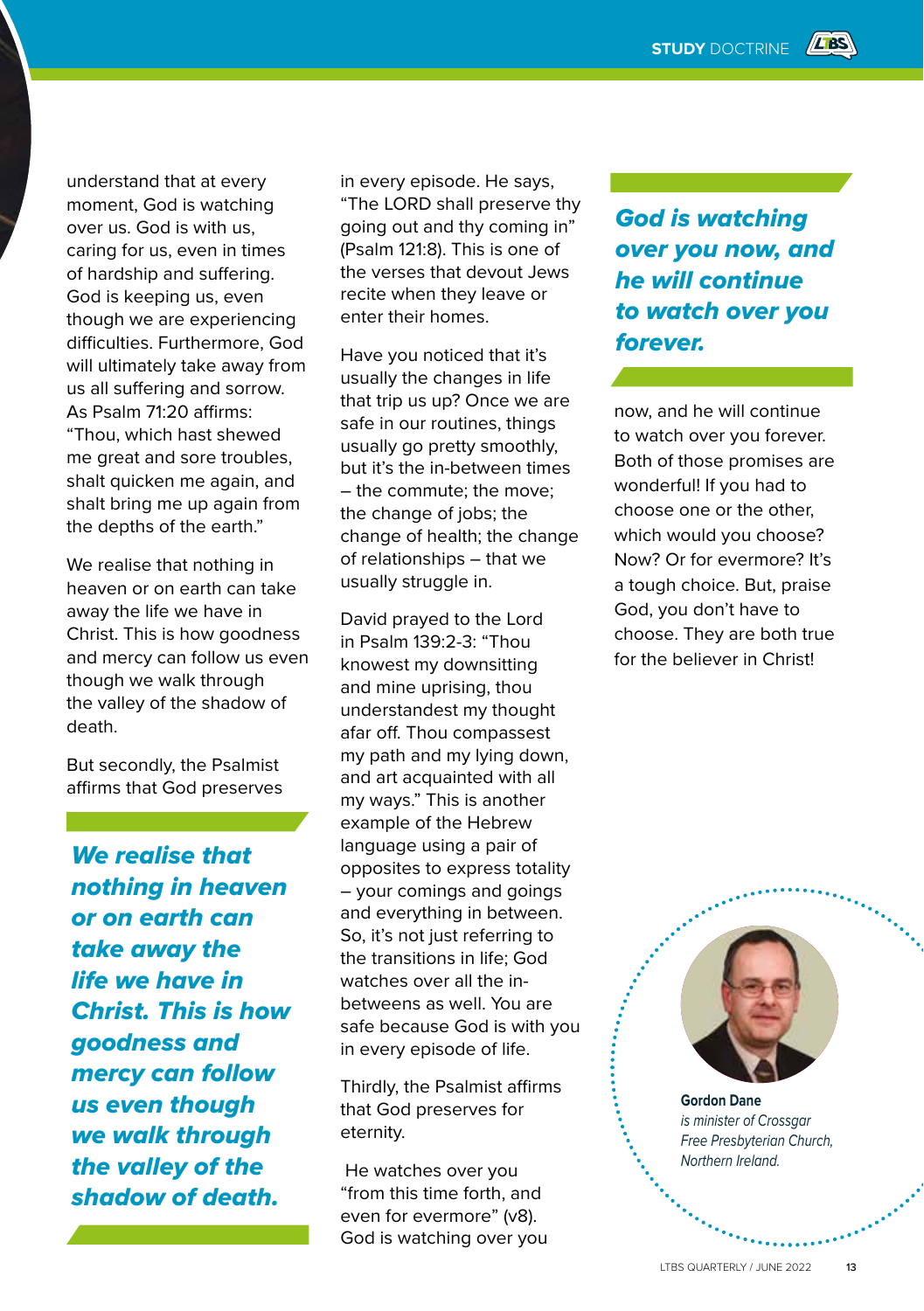# The **Life** of **John Newton**

#### **John Newton – 1725-1807**

**John Newton was born**<br>
on 24 July 1725, in<br>
London. His parents,<br>
though not wealthy, were on 24 July 1725, in London. His parents, respectable. John's father, also called John, was not a born-again believer, however, his mother, Elizabeth, was a godly woman, whose faith rested in Christ alone.

Since John was Elizabeth's only son, his mother devoted all her time to bringing him up in the nurture and admonition of the Lord. John was taught the Westminster Catechism and the hymns of Isaac Watts.

It was Elizabeth's desire to see John enter the Christian ministry when he became of age. In his biography, John wrote, "When I was four years old, I could read (hard names excepted) as well as I can now: and could likewise repeat the answers to the questions in the Assembly's Shorter Catechism, with the proofs; and all Dr. Watt's smaller Catechisms, and his Children's Hymns."

In 1732, when John was six

years old, his mother was called home to be with Christ. His father remarried, but John's stepmother was not a Christian, meaning there was no spiritual interest, instruction, and influence in the home. John was left to himself and began to mingle with ungodly crowds and learn their ways. Over the next twelve years, John sought to do away with his mother's godly instruction.

At the age of eleven, John began to sail with his father and made five journeys to the Mediterranean until he was eighteen. During these years, John's behaviour as a sailor lost him the respect of his officers and sailors.

On 21 March 1748, on his way home to England, the prayers sown by John's mother on earth more than sixteen years previously, were reaped. God providentially stepped into John's life at sea and rescued him by His amazing grace. During a violent storm near Ireland in which one sailor was already washed overboard, this rebellious young man named

John Newton, cried unto God for mercy.

Years later, John wrote these words in his journal on 21 March 1796 (at the age of seventy), forty-eight years after he was saved. He described it as a "great turning day." He is quoted as saying, "Oh, it was mercy indeed to save a wretch like me!" In his own words, "I once was lost, but now am found, was blind, but now I see." He spent the rest of the voyage reading and praying over the Scriptures.

John was a new man in Christ and grew in grace. In 1770, John met Alexander Clunie, a naval captain, in St. Kitts; such a meeting was providential for John's spiritual growth.

Later, John wrote concerning Alexander Clunie: "He not only improved my understanding but inflamed my heart. He encouraged me to open my mouth in social prayer. He put me upon an attempt to make my profession more public, and to venture to speak for God." John would later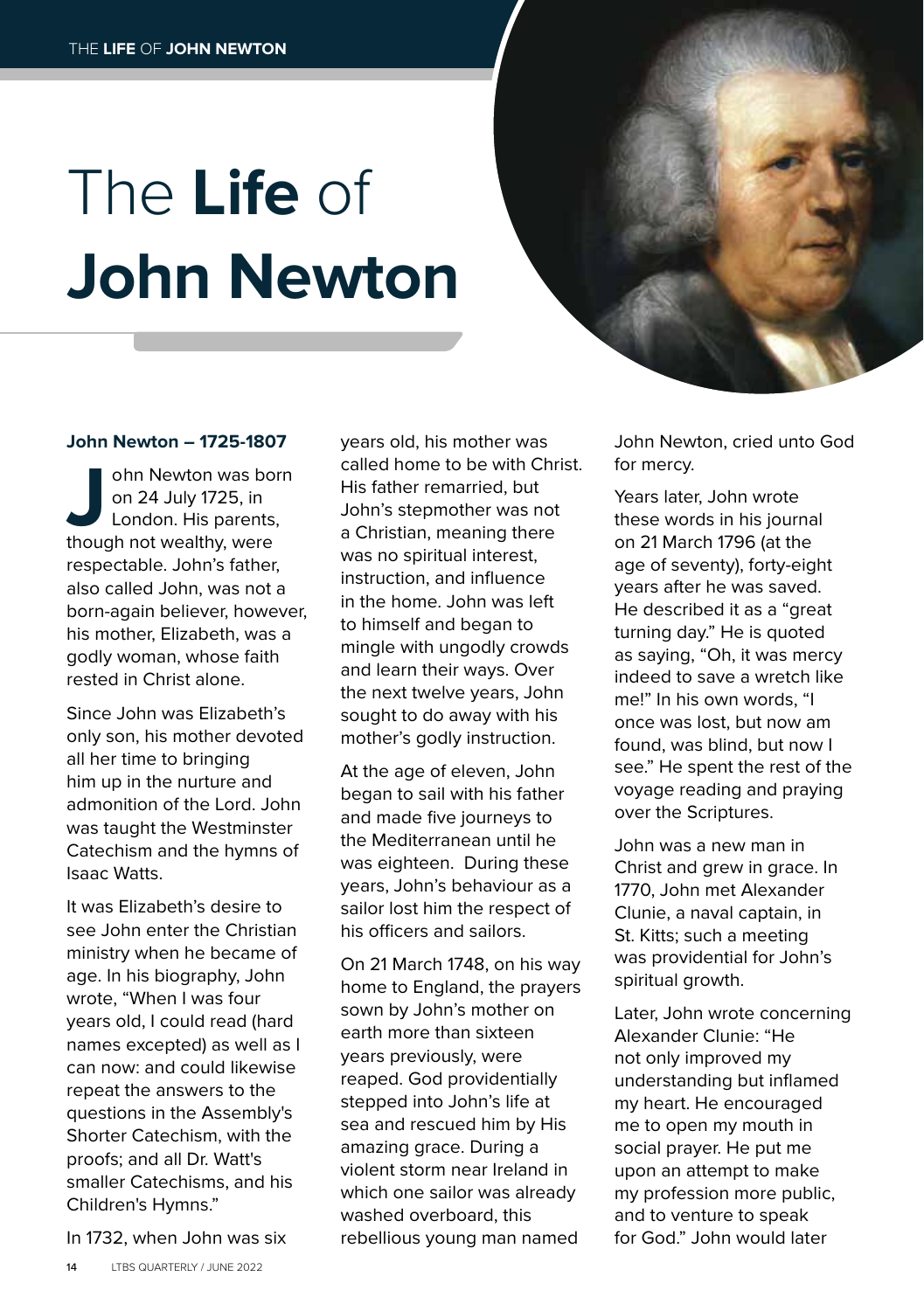be acquainted with George Whitefield, John Wesley, William Cowper and other men of God, who, by their preaching and writing hymns, would centre their thoughts upon Christ's perfect person and precious blood as the only way to satisfy God's just demands and save His people from their sins.

On the 12 February 1750, John married Mary Catlett. They never had children of their own but adopted two orphaned girls. In November 1754, due to an epileptic seizure, John's time as a sailor had come to an end.

In 1764 he accepted the call to the pastorate of the Church of England parish in the small village of Olney in Buckinghamshire, where he served for almost sixteen years. In his diary for 27 January 1765, John wrote of one Sunday meeting, "We have now a little company who come to my house on Sabbath evening after tea. We spend an hour or more in prayer and singing, and part between six and seven." These prayer-meetings marked his entire ministry at Olney until he left for London in 1789.

At the age of fifty-four, John accepted the call to be the minister of St. Mary's Woolnoth in London where he began his 27-year ministry on 8 December 1779.

The last time John was in the pulpit of St. Mary's was in

October 1806 when he was eighty-one years old. John was called home to be with Christ on 21 December 1807 at the age of eighty-two.

While John accomplished much in his ministry, yet he is recognised and remembered for over sixty hymns, but especially his hymn, "Amazing Grace". In 1835, William Walker put the words to the tune "New Britain". "Amazing Grace" was based on 1 Chronicles 17:16-17. John had been struck by the parallel between the grace of God in his own life and that of David's. It seems that the hymn, "Amazing Grace", was written to go with his morning sermon on that scriptural passage for New Year's Day, 1773.

The hymn, "Amazing Grace", is John Newton's testimony of God's amazing grace in saving his soul. John put it in these words: "Amazing grace; how sweet the sound that saved a wretch like me. I once was lost, but now am found, was blind, but now I see." John describes his cry to God for mercy upon the ship as "the hour I first believed."

One verse of scripture that John always kept before him in prayer and sermon preparation was, "And thou shalt remember that thou wast a bondman in the land of Egypt, and the LORD thy God redeemed thee" (Deuteronomy 15:15). The verse formed the basis of his quote, "I am not what I ought to be, I am not what I want to

be, I am not what I hope to be in another world; but still I am not what I once used to be, and by the grace of God I am what I am."

In closing, I encourage parents to teach their children in the ways of the Lord and to continually pray for them, for the Lord's word will not return unto Him void. John's life demonstrates that Christ has power to redeem a rebellious sinner by His amazing grace.

Believer, surround yourself with company that will influence you in the ways of God and catch the prayerful zeal of John Newton. Strive to be young men and women of prayer by attending the place of prayer.

On one occasion John Newton said, "When I was young, I was sure of many things; now there are only two things of which I am sure: one is, that I am a miserable sinner; and the other, that Christ is an all-sufficient Saviour."

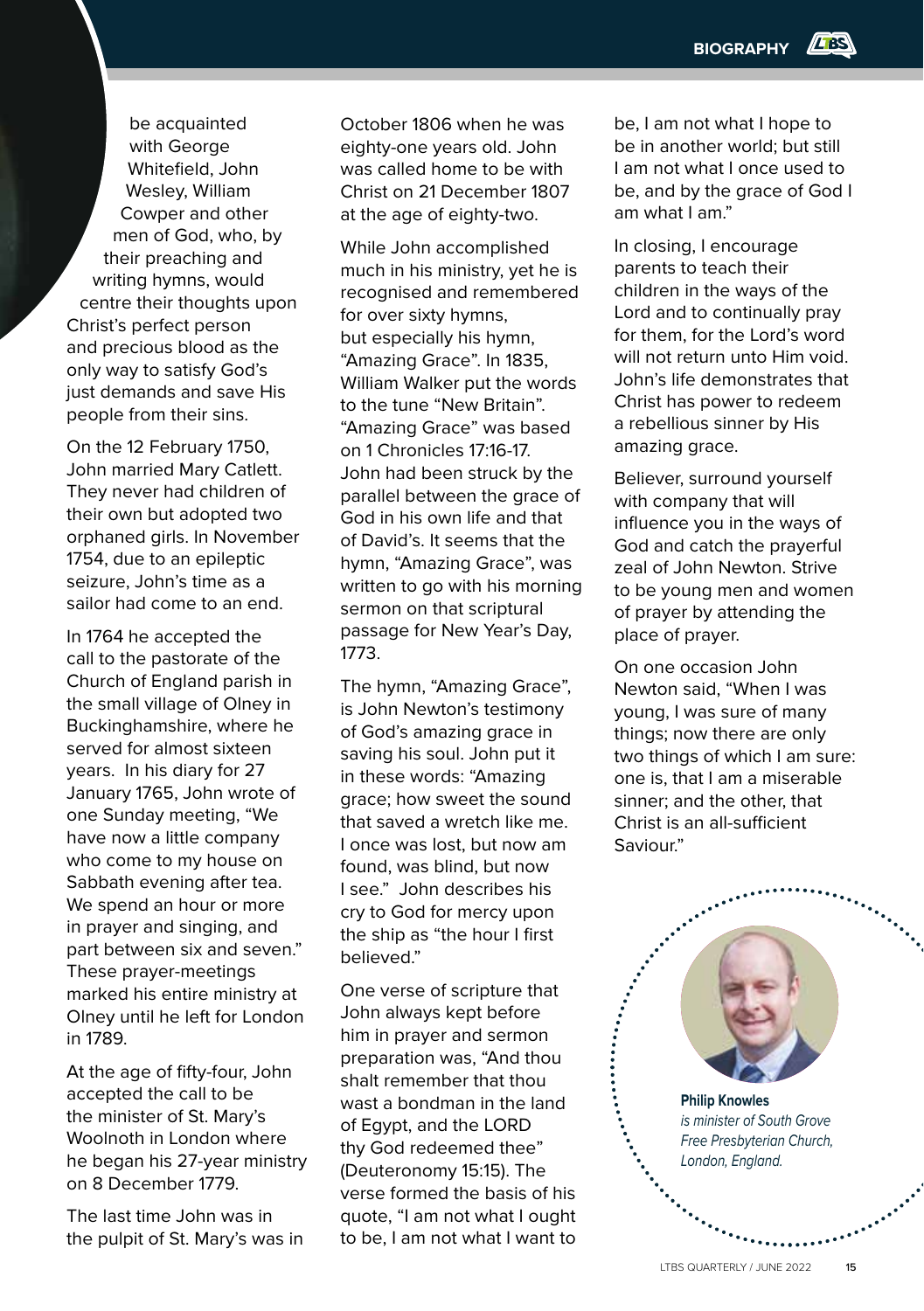# **One Minute** After **You Die**

s it not striking that the<br>
one thing that every<br>
single person in this work<br>
needs more than anything s it not striking that the one thing that every single person in this world else is the one thing nobody seems to want – salvation? God's Word reminds us in Romans 3:23 that "all have sinned and come short of the glory of God." Then, in James 1:15, we are warned that "sin, when it is finished, bringeth forth death." This is further supported by God's own declaration in Hebrews 9:27 that "it is appointed unto men once to die," but the verse does not end there! It goes on to affirm that "after this" comes the judgment! So, from that, it is obvious

*... it is obvious that while death will come to all men, it will not mark the end of their being, rather, it will mark the beginning of an eternal existence ...*

that while death will come to all men, it will not mark the end of their being, rather, it will mark the beginning of an eternal existence – something that will never end! That is something our finite minds have difficulty comprehending. Nevertheless, because God says it will be, then it behoves every soul to be ready for that eternity!

We're dealing here with:

#### **1 – Reality**

The question we all need to face is: "Where will you be one minute after you die?" Beloved, you will be in eternity before the doctor even confirms you are dead.

The market is flooded to-day with multi-vitamins, anti-ageing creams and all the rest of it, but the best these things can ever hope to achieve is to have you looking good in your coffin. There is not a product anywhere that can stop you getting older or stop death coming. God's Word is clear on this, as Hebrews 9:27 shows. We have, further, our Saviour's relating (in Luke 16) to a certain rich man who had everything this world could give him, that the one thing he did not have, was faith in the Lord Jesus Christ!

That chapter carries the sad record that "in hell he lift up his eyes, being in torments." This surely leads to the thought of:

#### **2 – Remorse**

How many good people in this world would love to live like that rich man, but when it comes to dying, they want an eternity like that being enjoyed by the poor beggar, Lazarus, whose home was a ditch outside the rich man's gate. That rich man had his life of refinery, his well-to-do social friends, and all the comforts we can imagine. But God's Word declares that "except a man be born again he cannot see the Kingdom of God" (John 3:3). And that rich man had never been born again. He had no interest in Christ. And our hearts go out to the many in our own land whose attitude is just the same: they do not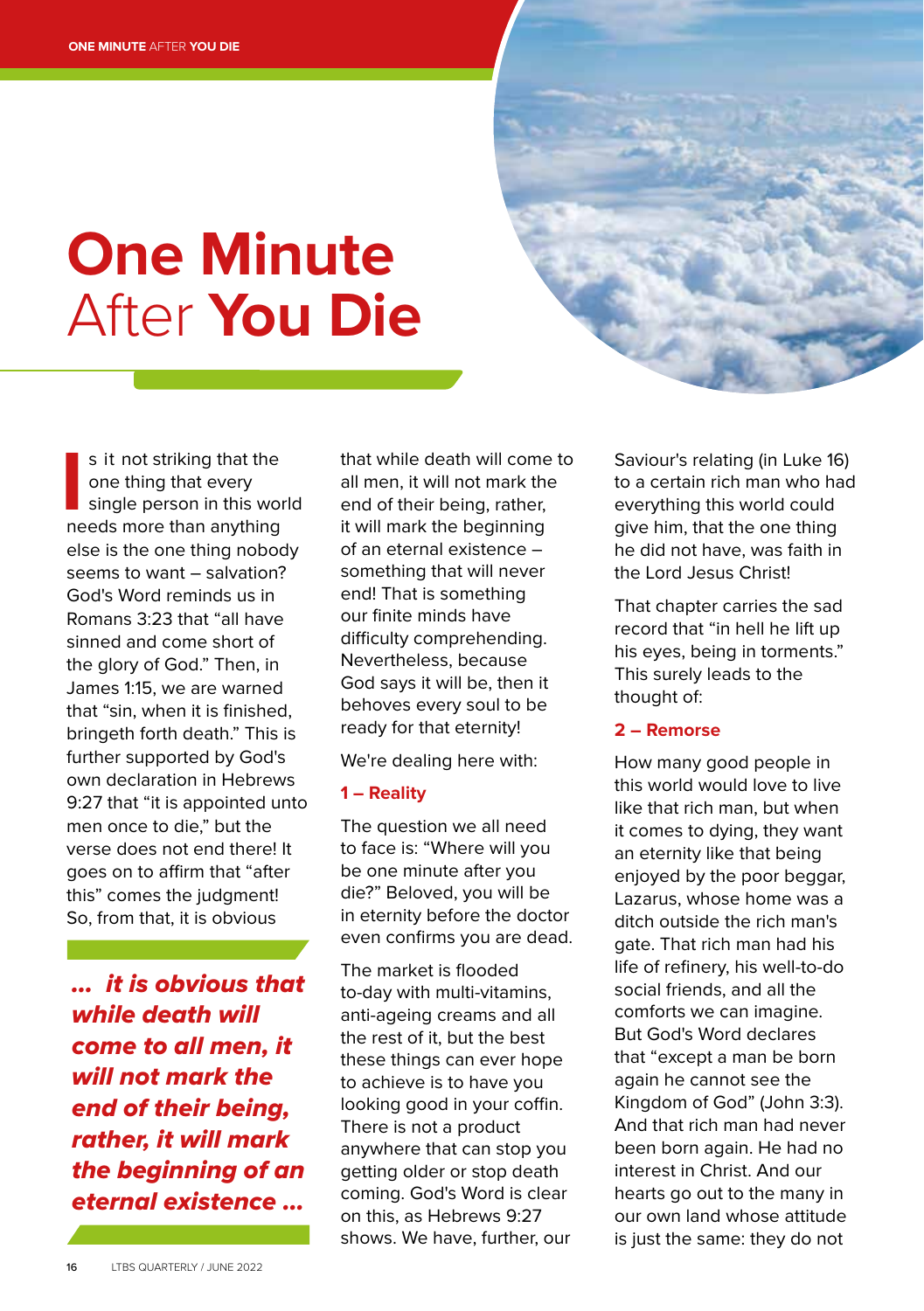#### want the Lord!

We can just imagine poor souls lifting up their cries in hell and lamenting: "I wish I had listened to that preacher when he urged me to seek the Lord while He may be found; I wish I hadn't binned that gospel tract; I wish I hadn't spurned the love of Christ for my soul; I wish I had heeded all those invitations to receive Christ into my heart and life; I wish I had taught my children to love the Lord Jesus; I wish I hadn't listened to the devil when he told me I had plenty of time to be saved; I didn't realise death would take me so suddenly; I wish ... I wish ... I wish …" – but it is too late!

Like that rich man, too many souls are going out into a lost eternity, and the worst part of it all must be the realisation that it did not have to be this way!

We don't know how much that rich man knew of the Gospel – but you, beloved? How many times have you been advised of the danger of dying in your sin? How many times have you heard the Saviour's invitation, "Come unto Me"? But, to this day, you are still refusing to quit your sin and let Christ Jesus into your heart and life. The awfulness of your hell will be beyond description – as you will find out one minute after you die – but it will be too late to be saved then! There are no second chances after death comes!

*Like that rich man, too many souls are going out into a lost eternity, and the worst part of it all must be the realisation that it did not have to be this way!*

You may have lived an exemplary life up to now, but you should know that a lot of fancy words round your grave will do nothing for your soul! All your "righteousnesses are as filthy rags" in God's sight (Isaiah 64:6). "Ye must be born again" (John 3:7). But, if you receive Christ to-day, you can go on your way:

#### **3 – Rejoicing**

We have mentioned Lazarus in Luke 16; he had absolutely nothing of this world's goods, but the Scripture record has it that when he died, he "was carried by the angels into Abraham's bosom" (v. 22). That is just an old Jewish term for God's paradise. When death came for him, all he had to do was die. In fact, it seems that he did not even have a funeral service: his body was just dumped somewhere. But what is he experiencing now? 1 Corinthians 2:9 states: "Eye hath not seen, nor ear heard, neither have entered into

the heart of man, the things which God hath prepared for them that love Him." Revelation 21:4 says: "And God shall wipe away all tears from their eyes; and there shall be no more death, neither sorrow, nor crying, neither shall there be any more pain."

Beloved, which eternal experience is ahead of you? Are you trusting Christ for full, free salvation or are you determined to linger on in sin? Your answer to that will tell you where you will be one minute after you die.



**Raymond McLernon** *has retired from the ministry having ministered in Bushmills Free Presbyterian Church, Northern Ireland.*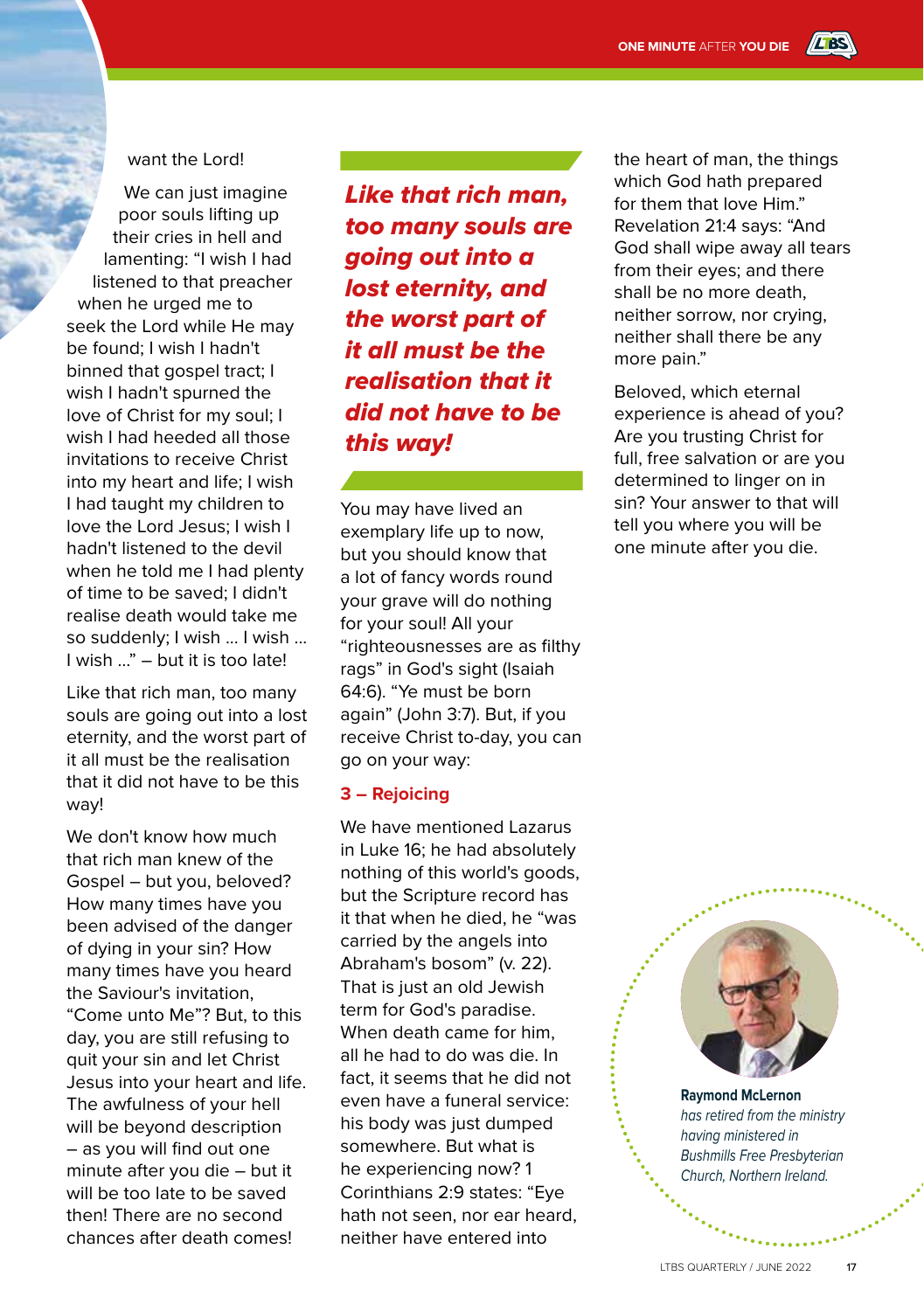## Bible Words – **Grace**

**Grace is a prominent**<br>
word and theme<br>
throughout Scripture<br>
because it is at the heart of word and theme throughout Scripture the gospel: "For the grace of God that bringeth salvation hath appeared to all men" (Titus 2:11). Furthermore, its importance is amplified by Jehovah declaring Himself to be: "The LORD God, merciful and gracious" (Exodus 34:6). His gracious nature was revealed in the Triune God's work of redemption: God the Father has chosen, predestinated, and adopted us "to the praise of the glory of his grace" (Ephesians 1:6); God the Son has redeemed and forgiven us "according to the riches of his grace" (1:7); God the Spirit has "quickened us together with Christ, (by grace ye are saved)" (Ephesians 2:5). He is the God of all grace because His nature is grace itself and all that God does for us comes from this blessed cause.

The Old Testament word for grace is *khen*, meaning to show unmerited favour and kindness. The New Testament word for grace is *charis*, meaning God's favour, love, and power to save sinners through Christ. Grace is deeper and more comprehensive than mercy. Consider the following scene: an individual is in court before a judge, being guilty of certain crimes, and deserving punishment. If the judge desired to be merciful, he would not give the criminal what he

*However, grace means the judge, after pardoning the criminal, would bring him to his home, adopt him into his own family, take responsibility for all his needs and grant him all his wealth.*

deserved – but would pardon him. However, grace means the judge, after pardoning the criminal, would bring him to his home, adopt him into his own family, take responsibility for all his needs and grant him all his wealth. A biblical example that is similar to this illustration, is the case of King David's treatment of Mephibosheth (2 Samuel 9). Dr Alan Cairns summarises this meaning succinctly: "It is undeserved favour bestowed upon those who are positively deserving of the wrath of God."

Grace, then, encompasses the whole action of God on behalf of hell-worthy sinners, beginning with their election in eternity to their glorification for all eternity. By grace, we are called (Gal 1:15) regenerated (Titus 3:5), justified (Rom 3:24), sanctified (Heb 13:20-21), and preserved (I Peter 1:3-5).

The first use of the word is in Genesis 6:8: "But Noah found grace in the eyes of the LORD." The context tells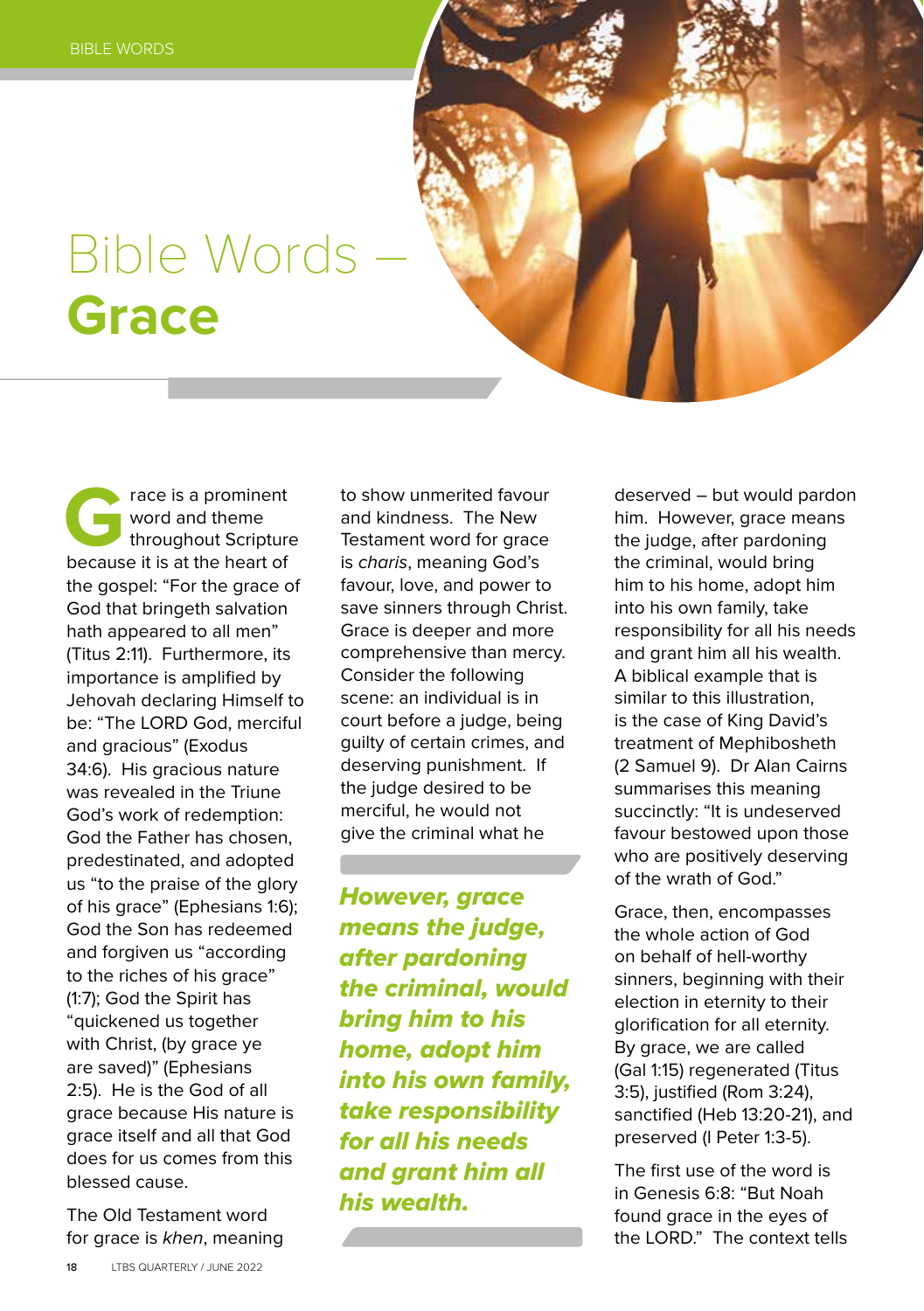us about this grace:

Firstly, it is sovereign. God put a difference between Noah and the rest of the world by showing Him grace and passing by the rest. Noah found grace, not because of anything in himself or any action of his, but by God's election. The Lord declared to Moses: "I will proclaim the name of the LORD before thee; and will be gracious to whom I will be gracious" (Ex 33:19). Secondly, it is saving. God's grace being bestowed on Noah resulted in the salvation of himself and his family when the rest of the world was destroyed. As Paul says, we are saved by grace, as "the gift of God" (Ephesians 2:8).

The last use of the word is in Revelation 22:21: "The grace of our Lord Jesus Christ be with you all. Amen." These last words of the Bible call us to find grace by seeking God in Christ, who is full of grace and truth. All spiritual blessings come through our Mediator, and it is by union with Christ that we receive His fulness, whereby we experience grace upon grace. Paul says that "we have access by faith into this grace" (Rom 5:2). It is in grace that we particularly fellowship with Christ (2 Cor 13:14).

#### **What are the practical implications of grace in our lives?**

**Firstly,** since we are saved and kept by grace, we ought to live our lives by grace. This means that we recognise our spiritual insufficiencies, confess the unlimited riches of grace in Christ, and draw all our strength and life from Him, by faith. The answer to all our needs is grace, so we need to live in complete dependence on the Spirit of Christ, fighting against pride and self-righteousness, for God "giveth grace unto the humble" (James 4:6).

*All spiritual blessings come through our Mediator, and it is by union with Christ that we receive His fulness, whereby we experience grace upon grace.* 

**Secondly,** since we receive and experience grace through the means of grace, we must be faithful in their use. The Word of God, primarily, prayer, Baptism and the Lord's Table are essential to a healthy spiritual life. By abstaining from them, you are limiting the ways Christ imparts grace to you and starving your soul of spiritual food. These means are wonderfully combined in scriptural worship, which we ought to engage in as individuals, families, and congregations.

**Thirdly,** God's grace calls us to live vigorously for Christ and labour fervently for His kingdom. Paul explains that God's grace motivated him to do all he could to glorify Christ: "His grace which was bestowed upon me was not in vain; but I laboured more abundantly than they all: yet not I, but the grace of God which was with me" (1Cor 15:10). We must not abuse God's grace by using it as an excuse for irresponsibility, but press forward with determination, while depending on grace.

**Fourthly,** when believers meet to worship God, they come to the throne of grace, and God greets them through the Holy Spirit, with grace – "Grace be unto you, and peace, from God our Father, and from the Lord Jesus Christ" (1 Cor 1:3). This ought to fill us with holy desire for God's courts and boldness to approach Him in our Saviour's name.

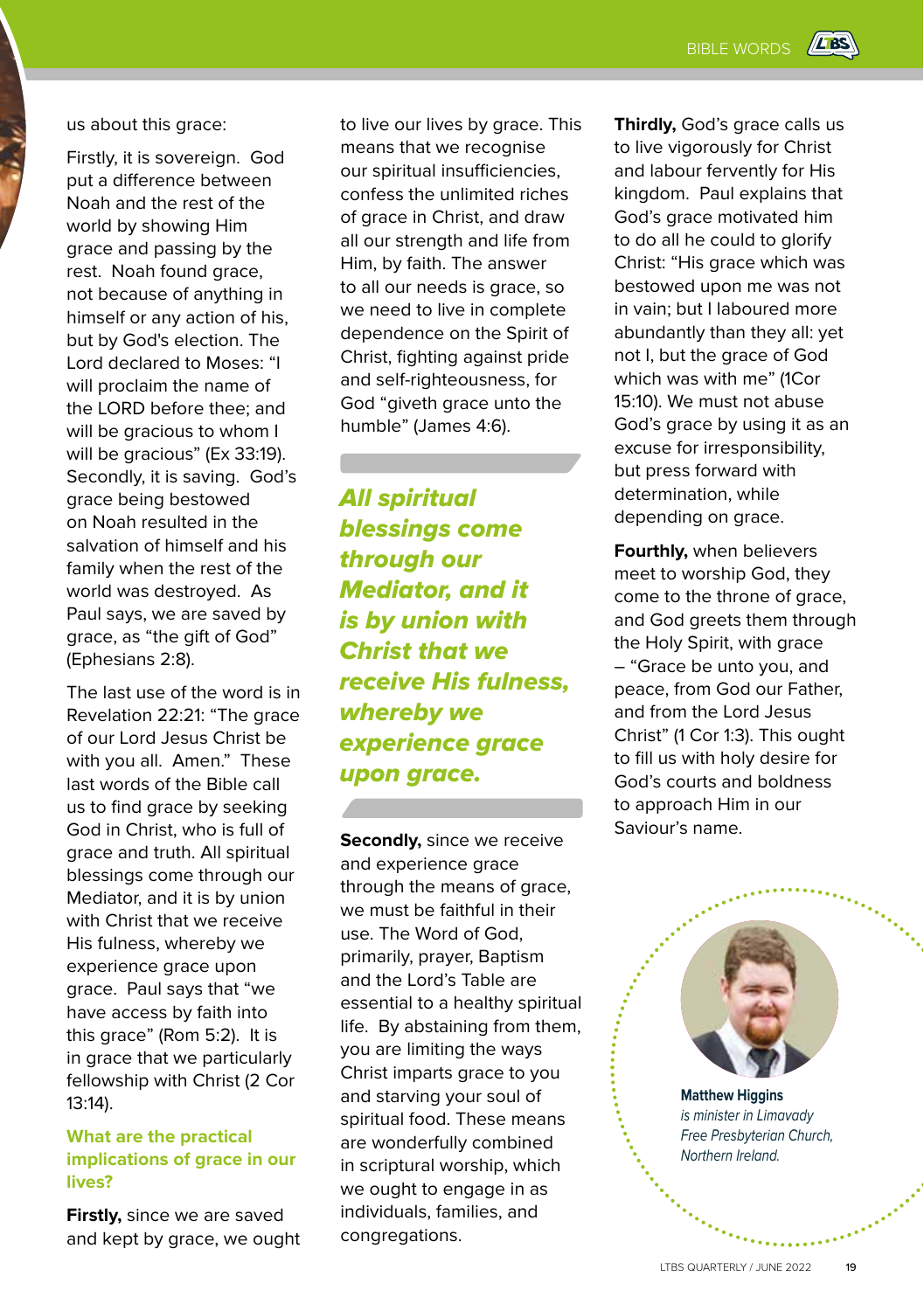# Overview of the Book of **2 Chronicles**

**The books of first and<br>
second Chronicles**<br>
were written as one<br>
complete book. The book second Chronicles were written as one was probably written shortly before or during the ministry of Ezra and some believe that Ezra, the scribe, was the one who penned the book. The book of 1 Chronicles ends with the death of King David and the book of 2 Chronicles begins with the reign of King Solomon. As we overview the contents of the book of 2 Chronicles, we begin with:

#### **The Reign of Solomon**

Solomon's reign was marked by peace and prosperity and was a golden age for Israel. The book of 2 Chronicles begins with the detail that Solomon was strengthened in his kingdom and the LORD his God was with him and magnified him exceedingly. It was at Gibeon, after Solomon had worshipped the LORD, offering a thousand burnt offerings, that God appeared to Solomon and said, "Ask what I shall give thee" (1:7). Solomon asked for wisdom and knowledge to fulfil his duties as king and God granted him this request and gave him much more than he asked.

It was during the reign of Solomon that the temple was built in Jerusalem. The

opening verse of chapter 2 records, "And Solomon determined to build an house for the name of the LORD." In preparation for the building of the temple, there was organising of the workers and materials. Huram, King of Tyre, was asked to send a man, cunning or skilful, to work in the materials needed for the temple and its furniture, along with the men of Judah and Jerusalem. The timber was also provided by the King of Tyre. Huram testified of the wisdom of Solomon.

The temple was constructed upon Mount Moriah and when the work was finished the temple was dedicated to the glory of God. Solomon offered prayer to God at the dedication and then the fire came down from heaven and consumed the burnt offerings and the glory of the LORD filled the house. The LORD

*Solomon's reign was marked by peace and prosperity and was a golden age for Israel.* 

appeared to Solomon to tell him that his prayer was heard and that the temple had been chosen by God as an house of sacrifice and the LORD spoke to Solomon those words which are so familiar to us, when we consider the need for revival: "If my people, which are called by my name, shall humble themselves, and pray, and seek my face, and turn from their wicked ways; then will I hear from heaven, and will forgive their sin, and will heal their land" (7:14). The Queen of Sheba, as well as all the kings of the earth, sought the presence of Solomon, to hear the wisdom that God had put in his heart. Solomon, in his reign, in his wisdom, and in his building of the temple, points us to the Lord Jesus, "[i]n whom are hid all the treasures of wisdom and knowledge" (Colossians 2:3), who is building His church – that spiritual temple, and will return as King of Kings – the one we must seek for salvation.

#### **Civil War in Israel**

When Solomon died, his son, Rehoboam, went to Shechem to be made king. At this time Jeroboam, who had fled from the presence of Solomon to Egypt, returned and went with representatives of the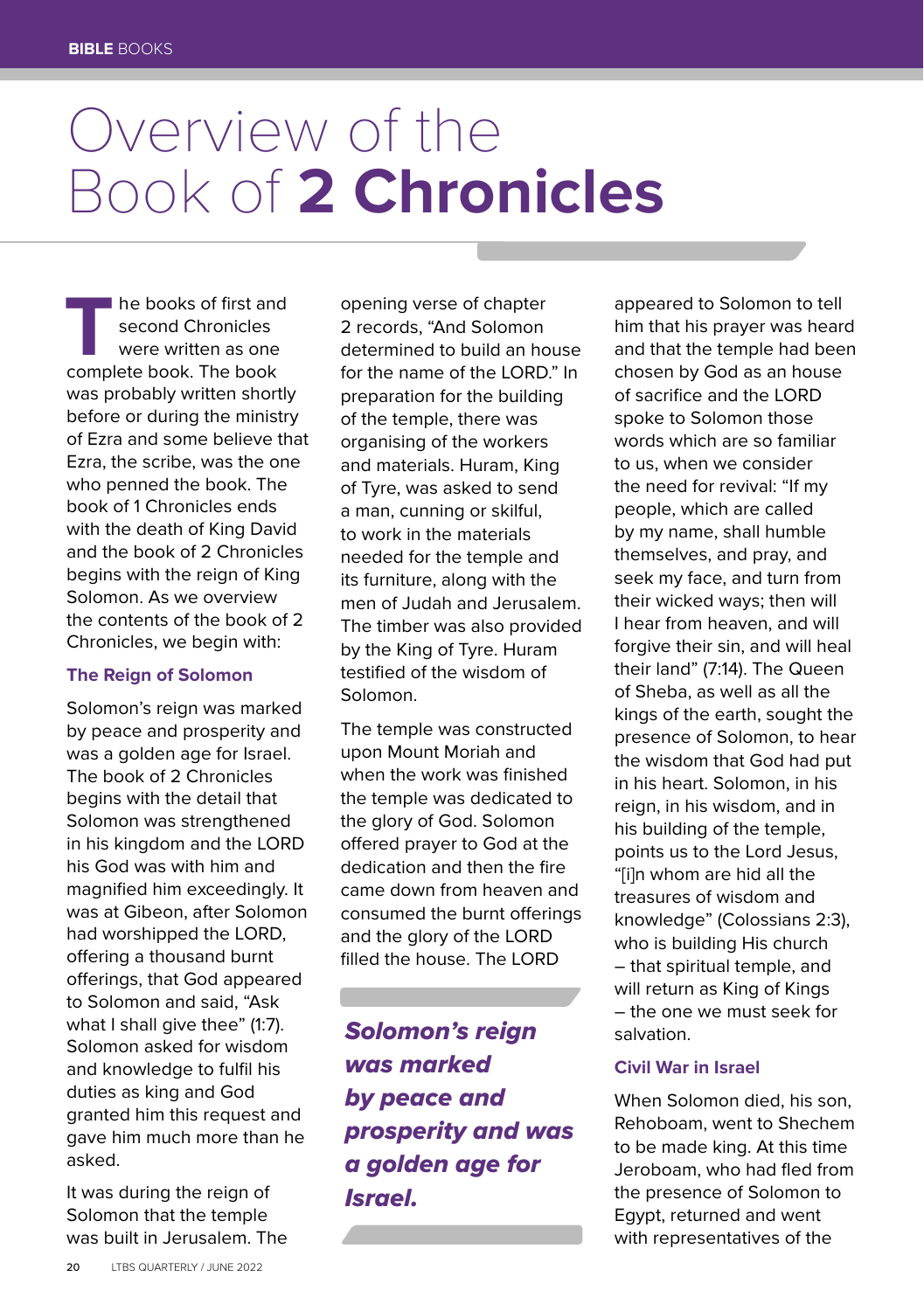**SIIO IO IO** II

people, to ask Rehoboam to ease the burden which his father had placed on them; then they would serve him. Rehoboam followed the counsel of the younger men and told the people that he would place a heavier burden upon them than their father had. Israel rebelled as a result, and Rehoboam was left to reign over Judah and Benjamin, while Jeroboam reigned over the rest of Israel.

#### **The Kings of Judah**

The record of the book of 2 Chronicles continues with a summary of the kings of Judah from which would come the promised Saviour. Many of the kings were evil but there were some good kings under whose reigns there were times of spiritual revival and reformation. They were Asa, Jehoshaphat, Joash, Hezekiah and Josiah. Those times of reformation are most encouraging portions to study.

#### **The Captivity**

Despite the seasons of reformation, such was the sin of the people in mocking the messengers of God, despising His words, and misusing His prophets, that "the wrath of the LORD arose against His people, till there was no remedy" (36:16). The people were carried into captivity in Babylon,

the temple was burnt, and the wall of Jerusalem was broken down. This had been prophesied by Jeremiah.

#### **The Return and Restoration of Judah**

God, in His gracious purpose, would bring about a return from captivity after seventy years and the temple would be rebuilt. The book of 2 Chronicles ends with this fact. We read of King Cyrus of Persia making a proclamation and putting in writing that the LORD God of heaven had charged him "to build Him an house in Jerusalem" (36:23). He gave the challenge to the people, "Who is there among you of all his people? The LORD his God be with him, and let him go up" (36:23). These words are repeated in the next book, the book of Ezra, which records the return to Jerusalem and the rebuilding of the temple. Sin brings consequences, but God continues to build His church and work out His eternal purpose.

**John Woods** *is minister in John Knox Memorial Free Presbyterian Church, Belfast, Northern Ireland.*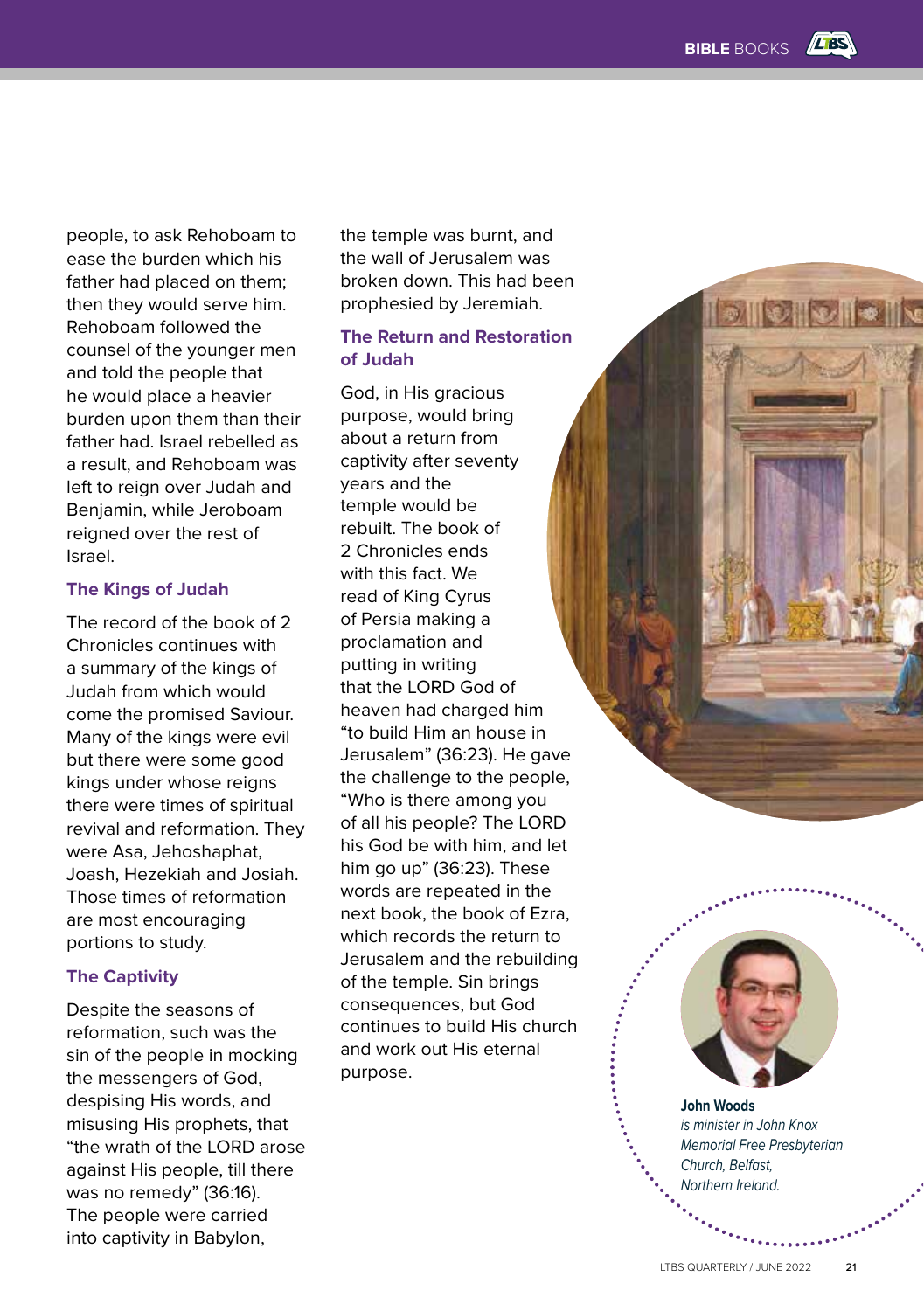# **Not** to the **Strong**

I came across an inspiring statement, recently, written by a Christian who was imprisoned in a Nazi concentration camp in World War II. She said this: "If God sends us on strong paths, we are provided strong shoes." The world measures strength in bench press kilos, marathon kilometres, and rating scales like "1RM" one repetition maximum (the measurement of the greatest load that can be lifted, pushed, or pulled once without failure or injury). Last year, the global fitness industry was worth nearly \$160 billion. Being active is important, but the world makes an idol of physical strength.

God doesn't measure strength in the ability of the fittest or in the muscle of the strongest, but God's strength is often found in the weak, the elderly, the young, the handicapped, and the least likely. That's why Deborah found herself working for God as the fourth and only female judge of Israel, living near the well-known palm tree landmark on the road from Ramah to Bethel. There is no might attributed to her, like her predecessor, Shamgar, who killed 600 Philistines with an ox goad. Deborah was a prophetess, a woman

in touch with the Lord, and her only other credential was that she was married to a man called Lapidoth. God chose Deborah for His work because He chooses to empower the weak and the "things that are not" (1 Corinthians 1:28) to confound the mighty.

Judges 2:16 tells us that when God raised up judges in Israel, He was "with them." It was and is unusual for God to raise up a woman to civil and religious prominence like Deborah. It reminds me of what missionary Gladys Aylward once said: "I wasn't God's first choice for what I've done in China. I don't know who it was — it must have been a man, a welleducated man. I don't know what happened. Perhaps he died. Perhaps he wasn't willing, and God looked down and saw Gladys Aylward and God said, 'Well, she's willing.'" There is no indication that Deborah was strong or brave or mighty, but she was willing to do what God needed her to do. He equipped her.

After Shamgar died, the Israelites grew careless, and did evil in the sight of God, so He "sold them into the hand of Jabin king of Canaan" (Judges 4:2) and Jabin "mightily" oppressed them for twenty years. That's what

happens when God's

people turn away from Him, but when they cried unto the Lord, He graciously raised up Deborah and promised her that He would deliver His people. So, Deborah sent Barak, Israel's army commander, to lead 10,000 men against Sisera (Jabin's captain) famous for his 900 high-tech chariots of iron. Despite Barak's military skill, he humbly asked Deborah to go with him: "If thou wilt go with me, then I will go: but if thou wilt not go with me, then I will not go" (4:8). Without hesitation, Deborah promised, "I will surely go with thee." This was a big step of faith for both of them.

Have you ever wondered why Barak wanted Deborah to accompany him? God gave instructions through Deborah. Israel was heavily outnumbered and even though Barak would have been a strong commander, he knew that he needed the Lord's strength and direction to face the enemy.

Jabin's massive army was positioned by the river Kishon, and Deborah gave the Lord's word, "Up!" but a torrential rainfall flooded the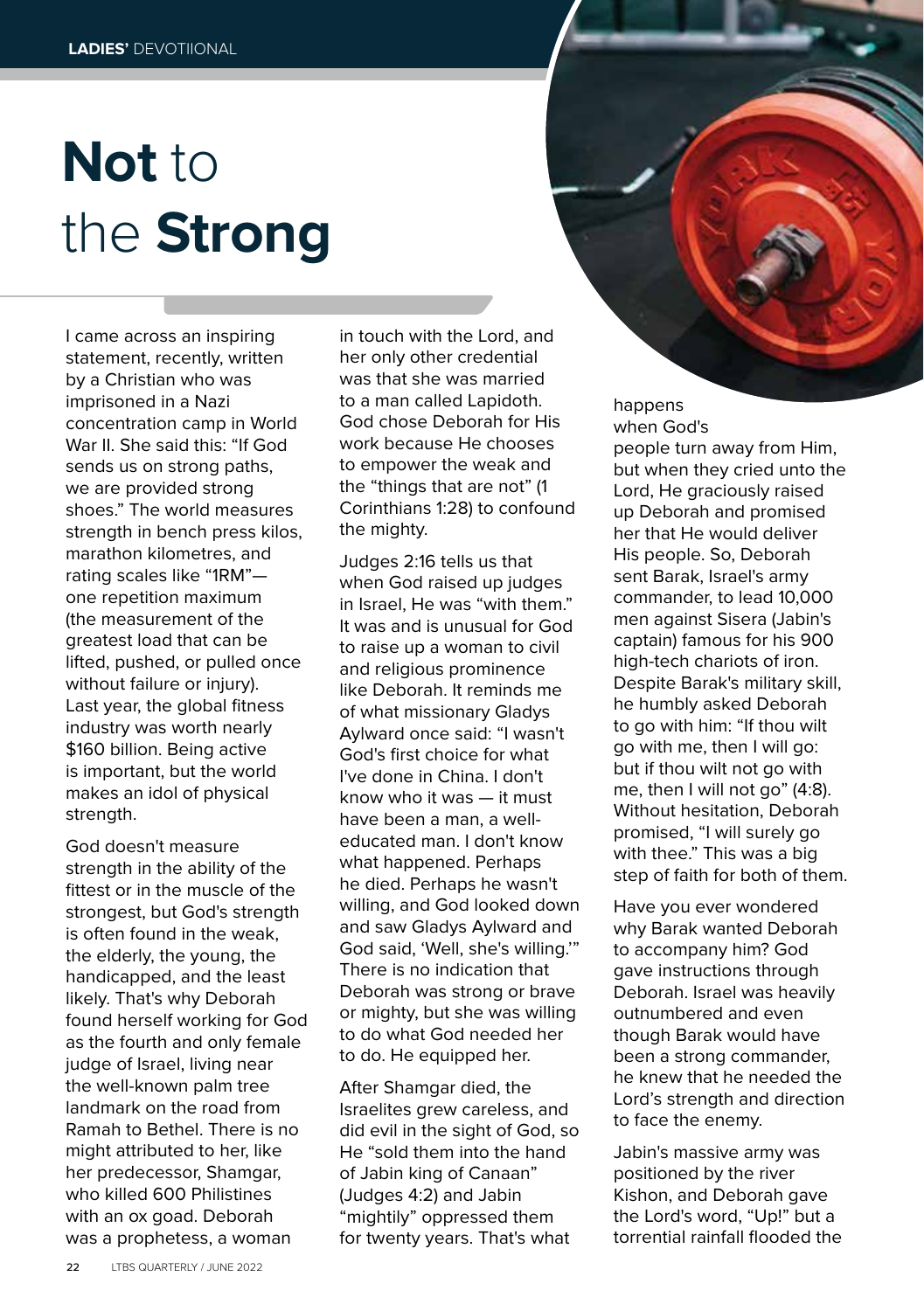plains, turning them into a quagmire. On hard, dry ground, Sisera's chariots would aid his lethal weaponry, but not stuck in the mud! "And the Lord discomfited Sisera, and all his chariots" (4:15). Sisera had to flee on foot (through the mud?) and took refuge in the tent of Heber the Kenite. Heber was not at home, but his wife, Jael, was. Deborah called her "blessed above women" because she courageously killed the great enemy captain — not with an impressive weapon of war but with a simple tent peg. God gave the Israelites a unique victory and peace for forty years.

#### **DEBORAH'S STRENGTH**

In retrospect, God gave Deborah a tough assignment to go to the battlefield against a formidable enemy that were paralysing her people with fear. As a woman, no doubt her heart beat wildly in her chest at the prospect, but faith propelled her, God empowered her, and she went forward "in the strength of the LORD God" (Psalm 71:16). This reminds me of a verse of a hymn written by another weak vessel who was valiant in the Lord's strength, Fanny Crosby. Fanny lost her eyesight shortly after birth, but God enabled her to write 9000 hymns which have blessed Christians for over a hundred years. Based on Ecclesiastes 9:11, she wrote:

*Not to the strong is the battle,*

*Not to the swift is the race; Yet to the true and the faithful Vict'ry is promised through grace.*

#### **DEBORAH'S SONG**

When the battle was done and the victory won, Deborah could have proudly congratulated herself as a heroine, but her song tells us what she truly felt:

"Praise ye the LORD, for the avenging of Israel, when the people willingly offered themselves. Hear, O ye kings; give ear, O ye princes; I, even, I will sing unto the LORD; I will sing praise to the LORD God of Israel... there shall they rehearse the righteous acts of the LORD" (Judges 5:2,3,11).

Deborah knew that God was the source of her ability and He alone brought deliverance. God was able to empower her because she was willing, submissive, and humble. And yes, Deborah was mighty, but not in her own strength.

Deborah, Gladys, Fanny, Jael — just ordinary women. What about you? Are you walking a rough road? It is good to recognise that you cannot walk it on your own (John 15:5). The world will tell you to be strong in yourself and believe in yourself, but God wants us to realise our weakness and be strong only in Him.

"God does not need your strength, He has more than enough power of His own. He asks your weakness: He has none of that Himself, and He is longing, therefore, to take your weakness, and use it as the instrument in His own mighty hand. Will you not

yield your weakness to him, and receive His strength?" (C.H. Spurgeon)

**LES** 

As I began to write this last paragraph, I had to put down my pen for a few hours to go to a funeral where I witnessed in action another case of God's strength empowering the weak. A friend lost her husband suddenly to a heart attack at sixty-eight – a tragic situation, but I could easily detect the Lord holding this dear lady up. The days ahead will be challenging for her and maybe for you too, but God will provide "strong shoes" — His strength — to keep going.

*God hath not promised skies always blue,*

*Flower-strewn pathways all our lives through;*

*God hath not promised sun without rain,*

*Joy without sorrow, peace without pain.*

*But God hath promised strength for the day...*

(Annie Johnson Flint)



**Jill Saunders** *is the wife of Dr Larry Saunders, minister of Toronto Free Presbyterian Church, Toronto, Canada, and the Principal of Whitefield Christian Academy.*